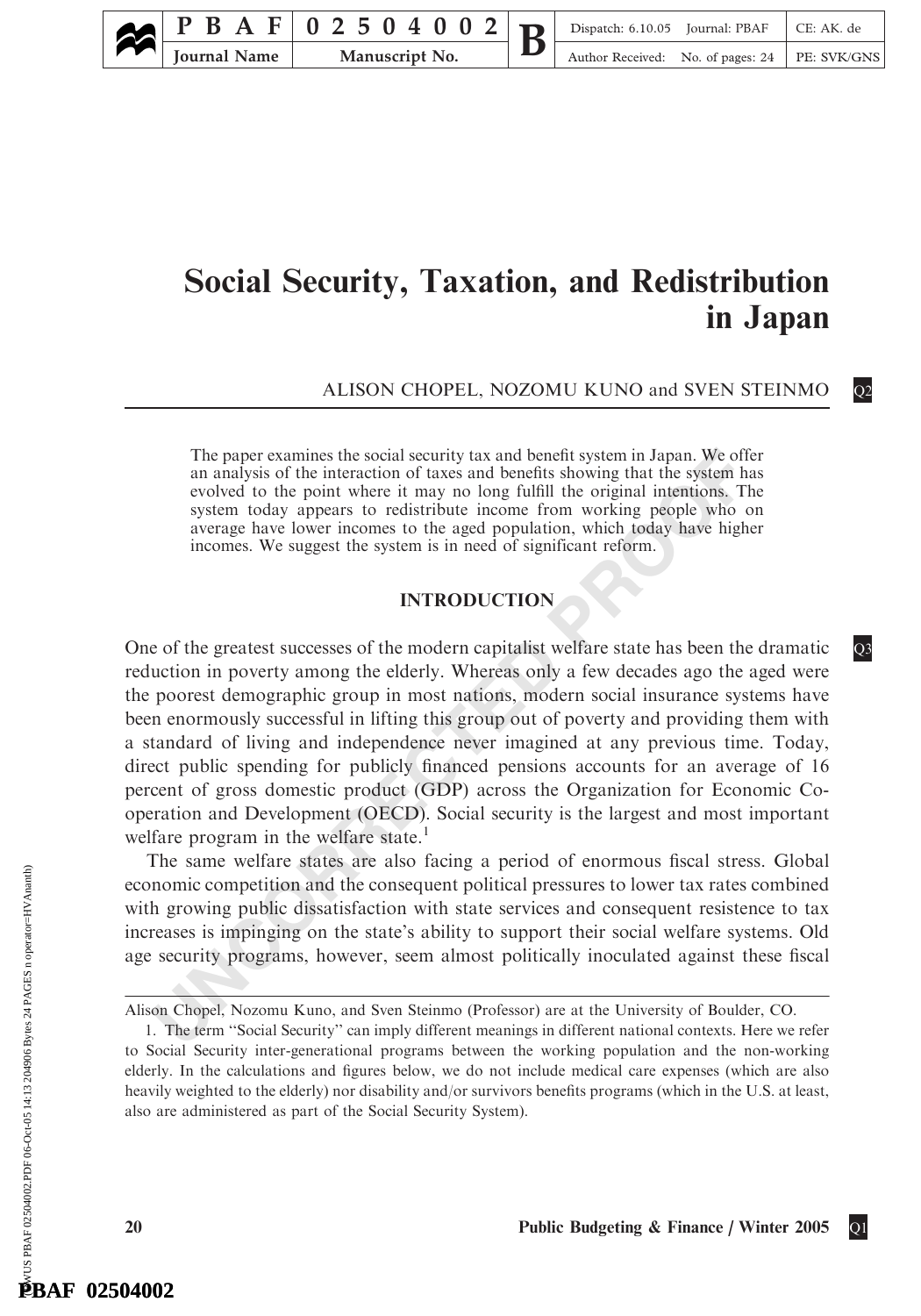strains. One need only witness the political machinations of the Bush administration in the United States as it attempts to redesign the American social security system, for example, to see the potent political force and appeal old age security holds with the general public. It is important to note that these same political and fiscal pressures are common across the advanced democratic world. Indeed, in contrast to most other welfare programs, as most advanced countries are bending to the pressure to reduce social welfare spending, old age social security programs are not only surviving, but growing.<sup>2</sup> This is both because the benefits that the aged now receive have increased dramatically and because the number of people receiving these benefits has increased as well. In short, advanced welfare states face a serious conundrum: There are powerful demographic trends as well as strong political support pointing toward increased public spending on the largest and most expensive social welfare program at the same time that these are powerful forces pushing for lowering public spending on social welfare programs as a whole. We see this as a conundrum because there is very little political will (in most countries at least) in favor of policies that would increase inequality in these states.<sup>3</sup> In this context, then, some policy makers are very cautiously looking toward their social security systems in an effort to trim the growth in public expenditure. Given the enormous costs of these programs and their projected growth it seems fair to consider whether they continue to serve the redistributive functions that they were initially intended to serve.

We see this as a communit mectative that is very interpollicant win (iii)<br>to see that see that so the state and the report of the state states at teast) in favor of policies that would increase inequality in these states.<br> In this paper, we examine one particular case of this conundrum: Japan. We believe the Japanese case should be interesting to students of Japanese fiscal policy as well as to non-Japanese experts because this country reveals a powerful—if not extreme—example of a broader phenomenon, which we suggest is latent in many social insurance systems. As is often noted, Japan has the most rapidly aging society in the world as well as the longest life expectancies. Perhaps less well known is the fact that Japan has a relatively small welfare programs targeted at the non-aged poor but has a relatively generous social insurance system targeted toward retired individuals. In many ways, the Japanese system most closely resembles the American system with its relatively low levels of social spending overall, yet relatively generous levels of spending aimed at the aged.<sup>4</sup>

<sup>2.</sup> Old age cash benefits alone have grown from an average of 5.5 percent of GDP in 1980 to 7.57 percent of GDP in 1998 in the richest 21 (OECD) countries. The OECD predicts an average increase in age related social spending of over 5.5 percent of GDP by 2050 and a decrease of 0.9 percent of GDP in child/ family benefits and education see: Thai Than Dang, Pablo Antolin and Howard Oxley, ''Fiscal Implications of Spending: Projections of Age Related Spending,'' Journal/Economics Department Working Papers Series (Paris: OECD, 2001). 2. Old ag<br>
percent of G<br>
related socia<br>
family benefic of Spending:<br>
(Paris: OEC<br>
3. See fou<br> *to State Rei*<br>
(London: Sa<br>
4. The U<br>
GDP). Japan<br>
GDP). In co<br>
spending on<br>
spending on<br>
spending on<br>  $\frac{1}{2}$ <br> **Chopel, Ku**<br>

<sup>3.</sup> See for example: Stefan Svallfors and Peter Taylor-Gooby, The End of the Welfare State?: Responses to State Retrenchment (London: Routledge 1999); Peter Taylor-Gooby, Welfare States under Pressure (London: Sage, 2001).

<sup>4.</sup> The U.S. spends 34 percent of total social spending on direct cash benefits to the aged (5.15 percent of GDP). Japan spends 40 percent of total social spending on direct cash benefits for the aged (6.06 percent of GDP). In contrast, Sweden—the worlds most generous welfare state spends just 27 percent of total welfare spending on cash benefits to the aged (9.38 percent of GDP).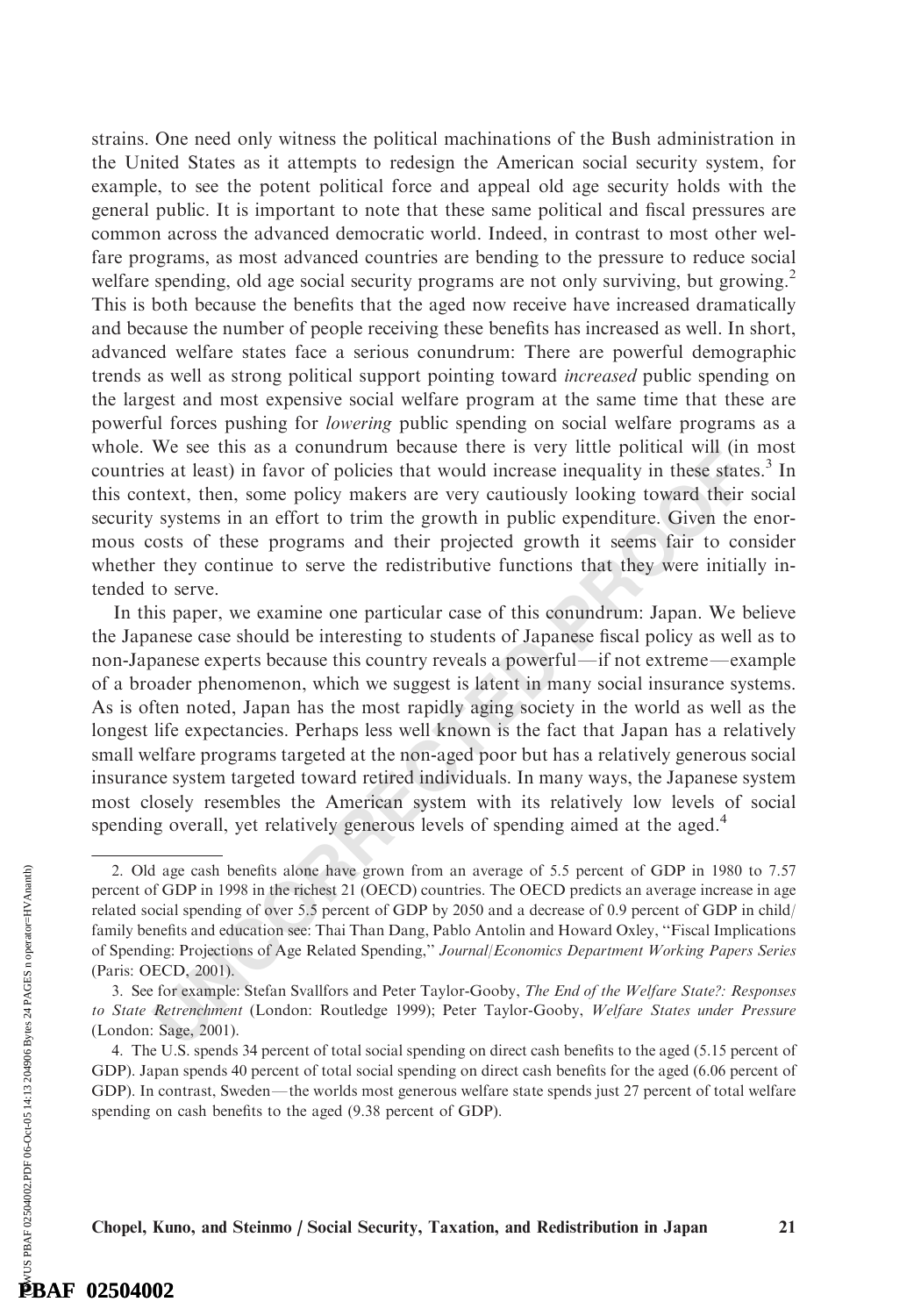We will demonstrate below that the Japanese social security system has quite unintentionally evolved from a redistributive program designed to aid societies most ''deserving'' poor (the aged) to a remarkably perverse redistributive program which transfers income from the financially strapped working families to the increasingly well off retired population. In examining the Japanese case carefully we hope to suggest a problem that may at least be latent in other social security systems around the world. We do not, however, examine other country's systems in detail in that this would require a far more extensive study than is possible in these pages.<sup>5</sup> We have chosen to focus on the case of Japan because it is here that the case is most easily made, but we believe that the basic logic of this argument applies to other rich democracies as well. The fact that Japan is aging rapidly and the fact that the Japanese social security system is ill equipped to handle this demographic time bomb are both well known. The fact that the structure of the system itself dramatically deepens this fiscal crisis, however, is scarcely appreciated in Japan today. It is our intention to lay out this fiscal policy dilemma here.

and today. It is our linetinot to tay out this listed point in the steal point<br>Briefly, we recognize three main problems with Japan's external scelent<br>first is structural: it is divided into three categories and two tiers Briefly, we recognize three main problems with Japan's current social security system. The first is structural: it is divided into three categories and two tiers that are both unequal and unsteady with regards to their various contributing and benefitting populations, as a result of having developed historically as responses to political and social developments, rather than having been planned in an organized, sustainable and socially just manner. Second, while pensioners enjoy very generous benefits that are supported by the taxation of workers, they themselves make no social security contributions and pay very little in total taxes. The third problem is partly a result of the former two: In the context of the fiscal pressures all modern welfare states are currently facing, we believe that the growth of social security spending is acts as a constraint on social welfare spending on more redistributive programs that actually may help those most in need. We refer to it as the New Redistribution.

# Demographic Context: Japan's Aging Population

All advanced countries face the problem of aging populations. Japan's situation is among the worst. The number of people over 65 years of age in Japan has grown from

<sup>5.</sup> For a survey of these issues internationally see Ralph Bryant, ''Demographic Pressures on Public Pension Systems and Government Budgets in Open Economies," Journal/Brookings Paper (Washington, D.C.: Brookings Institution, 2004) and the recent OECD report: Bernard Casey and Atsuhiro Yamada, ''Getting Older, Getting Poorer? A Study of the Earnings, Pensions, Assets and Living Arrangements of Older People in Nine Countries," Labour Market and Social Policy—Occasional Papers 4, no. 60. Miles Corak, ''Government Finances and Generational Equity,'' (Ottawa: Statistics Canada, 1998) demonstrates statistically the inter-generational equity issues emphasizing Canada. Angus Deaton and Christina Paxson, ''Intertermporal Choice and Inequality,'' Journal of Political Economy 102, no. (1994): give us a detailed analysis of the policy choices. The US Comptroller General offers a blunt assessment of these issues for the America case David M. Walker, "Social Security Reform," Journal/Almanac of Policy Issues (Washington, D.C.: General Accounting Office (GAO), 2003). France Corresponding to the sension of the SER Pension<br>
PERSIDE CORRESPOND:<br>
Corresponding to the Server of Server Corresponding to the Server of the Server of the Server of the Server of the Server of the Server of the Se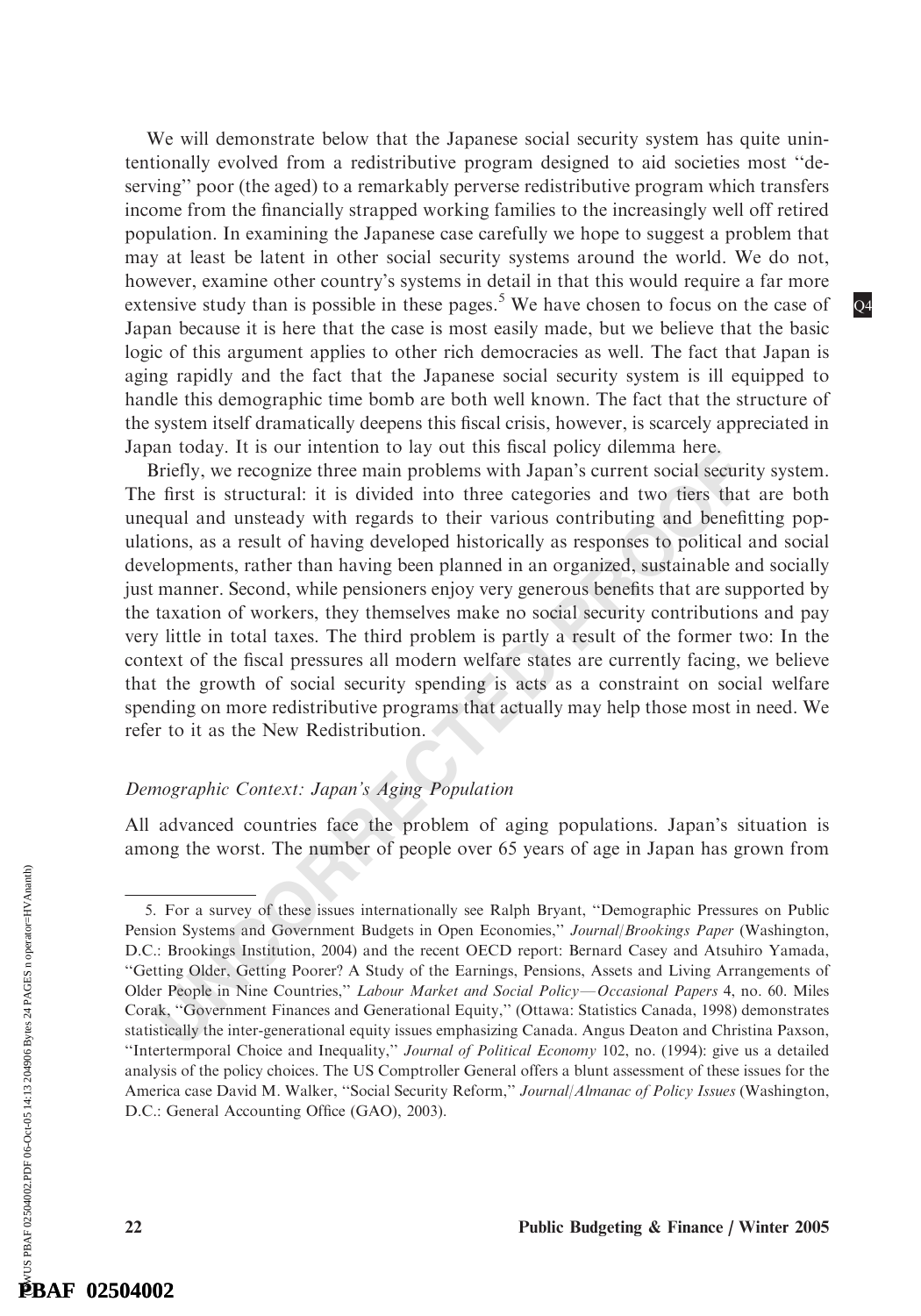FIGURE 1 Percentage of Age Groups in Japan



Source: Population Divisions of the Department of Economic and Social Affairs of the United Nations Secretariat World Population Prospects: The 2002 Revision and World Urbanization Prospects: The 2001 Revision, http://esa.un.org/unpp

4.9 percent of the population in 1950 to 17.2 percent in 2000.<sup>6</sup> This number is expected to more than double in the next fifty years, rising to a staggering 36.5 percent (see Figure 1). Japan also currently has the highest life expectancy in the world, at 77 years for men and 84 years for women.<sup>7</sup> While the aged population is increasing, the population of working people, between 15 and 64 years of age, is steadily and almost proportionately decreasing. This means that within the next fifty years, workers as a percentage of the total population in Japan will decrease from 68.2 percent to 50.4 percent (see Figure 1).

**Example 18 To 19 To 19 To 19 To 19 To 19 To 19 To 19 To 19 To 19 To 19 To 19 To 19 To 19 To 19 To 19 To 19 To 19 To 19 To 19 To 19 To 19 To 19 To 19 To 19 To 19 To 19 To 19 To 19 To 19 To 19 To 19 To 19 To 19 To 19 To 19** If current demographic trends and policy commitments continue, there will be 1.4 working people supporting each retired person by 2050, (currently the ratio is 1 to 3.9). There can be no gainsaying that these facts present difficult policy problems for policy makers in Japan—and in all industrialized democracies. Indeed, that the aging of society will have enormous social and economic consequences is scarcely a new observation.<sup>8</sup> While the idea that this demographic shift will present the state with difficult fiscal pressures is widely accepted, the idea that the current structure of the social security system—in Japan and other countries—substantially exacerbates these problems is less well understood. The issue is not simply that there are ''too many'' old people and increasingly fewer productive workers to support them: Rather, we argue that the public While the<br>
pressures i<br>
system—in<br>
well under<br>
increasing<br>
increasing<br>
increasing<br>
increasing<br>
increasing<br>
increasing<br>
for Japan's<br>
8. Dang,<br>
for Japan's<br>
2<br>
Serves 2<br>
2<br> **Chopel, Ku<br>
EBAF 02504002** 

Q5

<sup>6.</sup> In the U.S. the percentage of the population over 65 has grown from 8.1 percent in 1950 to 12.6 percent in 2000 and is projected to grow to 20.3 percent by 2050 (U.S. Bureau of the Census).

<sup>7.</sup> Naohiko Jinno, ''On Pension Reform,'' Social Sciences Japan, no. 21.

<sup>8.</sup> Dang, Antolin and Oxley, The Tax Commission (Japanese Government), ''A Sustainable Tax System for Japan's Aging Society,'' 2003, 9/18/03, Ministry of Finance, 2003).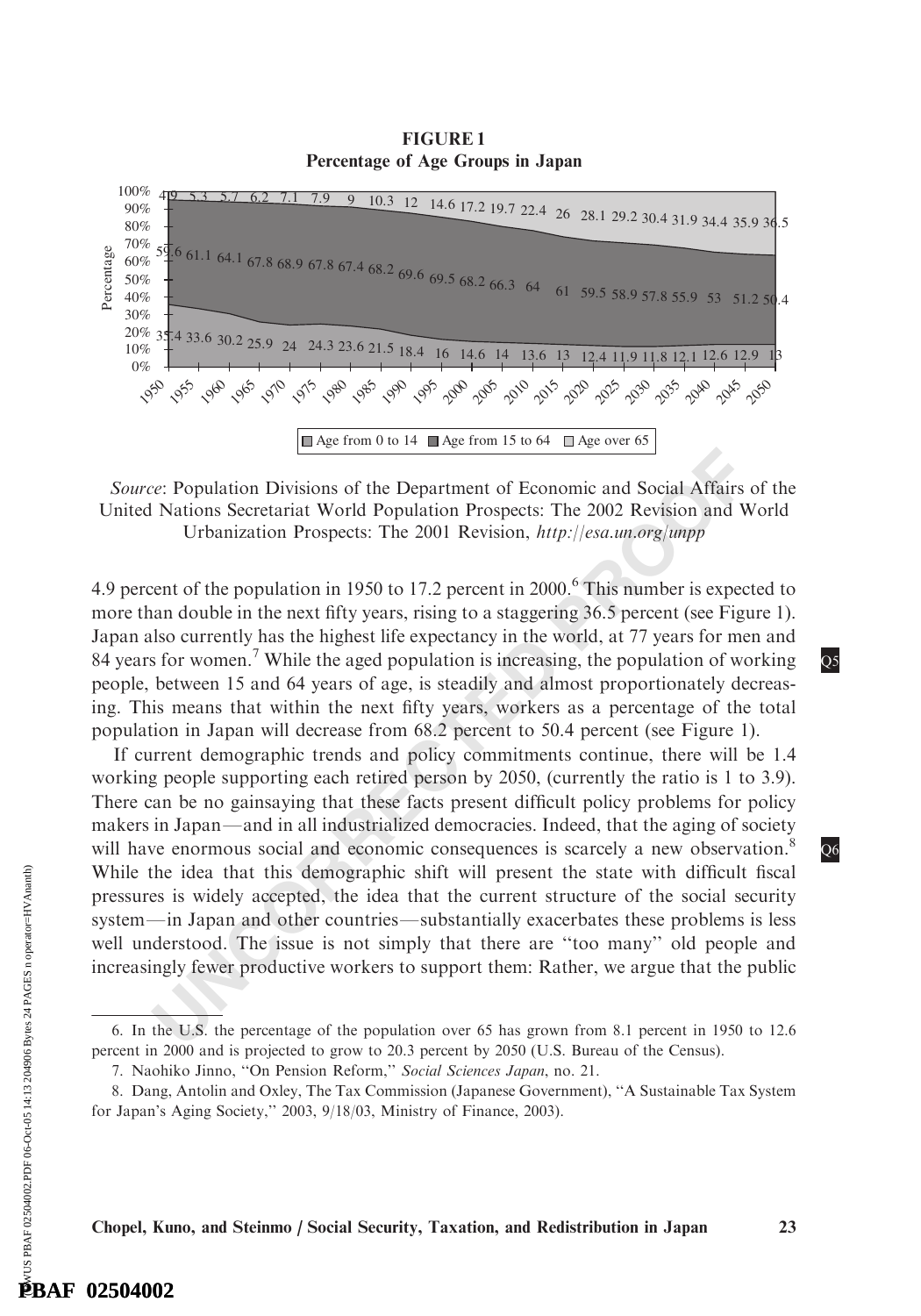old age retirement systems themselves have evolved into fiscally unsustainable—and morally questionable—systems of redistribution. No longer are these programs centrally redistributing income from well off workers to their less secure elders. Today, as we shall demonstrate below in the Japanese case, the system has become one which rather bizarrely redistributes income from many of the have nots to many of the haves.

#### A BRIEF HISTORY OF THE JAPANESE PENSION SYSTEM

In spite of its success, Japan has failed to realize the sustainability of its pension system. What is worse, endlessly repeated reforms have eroded the credibility and legitimacy of the system.<sup>9</sup>

As Toshimitsu Shinkawa suggests in the quote above, the current Japanese social security system is constructed of a hodge-podge of different programs instituted at different times to serve different purposes and aid different constituencies. The system began with the soldier's pension, implemented in 1923, and expanded in 1941 when a Labor Pension Insurance for male factory workers was established, presumably in order to cover those who were involved in the war effort through manufacturing.<sup>10</sup>

nn with the solder's pension, implemented in 1923, and expanding the mann with the solder's pension Insurance for male factory workers was established, presumabl<br>cover Pension Insurance for male factory workers was establi Immediately after World War II, the government's and society's focus was on the war's destruction and its victims, so companies were left to take over the responsibility of taking care of their retired workers, which they got in the habit of doing with lump sum payments.<sup>11</sup> There was an attempt to create a more universalistic pension system, but it was undermined by many groups choosing to opt out of the system.<sup>12</sup> Eventually, in 1954, Welfare Pension Insurance was expanded to include all employees—but remained at very low subsistence levels. During the 1950s, the main policy priority was in economic growth and restructuring, and not social spending. Toward the end of the 1950s, however, there was a shift to focus on social welfare, with a minimum wage, universal health care, and increases in the National Pension system all being legislated.<sup>13</sup> As Japan

<sup>9.</sup> Toshimitsu Shinkawa, "The Politics of Pension Retrenchment in Japan," Japanese Journal of Social Policy 2, no. 2 (December 2003).

<sup>10.</sup> This pension insurance also served as an incentive for the factory workers to stay in one place, for a movement from one prefecture to another resulted in loss of pension benefits. In 1944, a similar concession was made for women and office workers, and this was to be called the Welfare Pension Insurance. The reasoning behind this was economic, it was thought that giving people money would increase Japan's savings rate. France Contract Contract Contract Contract Contract Contract Contract Contract Contract Contract Contract Contract Contract Contract Contract Contract Contract Contract Contract Contract Contract Contract Contract Contract

<sup>11.</sup> Toshimitsu Shinkawa, ''The Politics of Pension Reform in Japan: Institutional Legacies, Credit Claiming and Path Dependency,'' eds. G. Bonoli and T.Shinkawa, Journal/Ageing and Pension Reform around the World; Evidence from Eleven Countries (London: Edward Elgar, forthcoming).

<sup>12.</sup> Margarita Estevez-Abe, ''Negotiating Welfare Reforms: Actors and Institutions in the Japanese Welfare State," in Bo Rothstein and Sven Steinmo, Journal/Restructuring the Welfare State-Political Institutions and Policy Change (New York: Palgrave Macmillan, 2002), pp. 157–184.

<sup>13.</sup> Deborah Milly, Poverty, Equality and Growth: The Politics of Economic Need in Postwar Japan (Cambridge: Harvard University Asia Center 1999).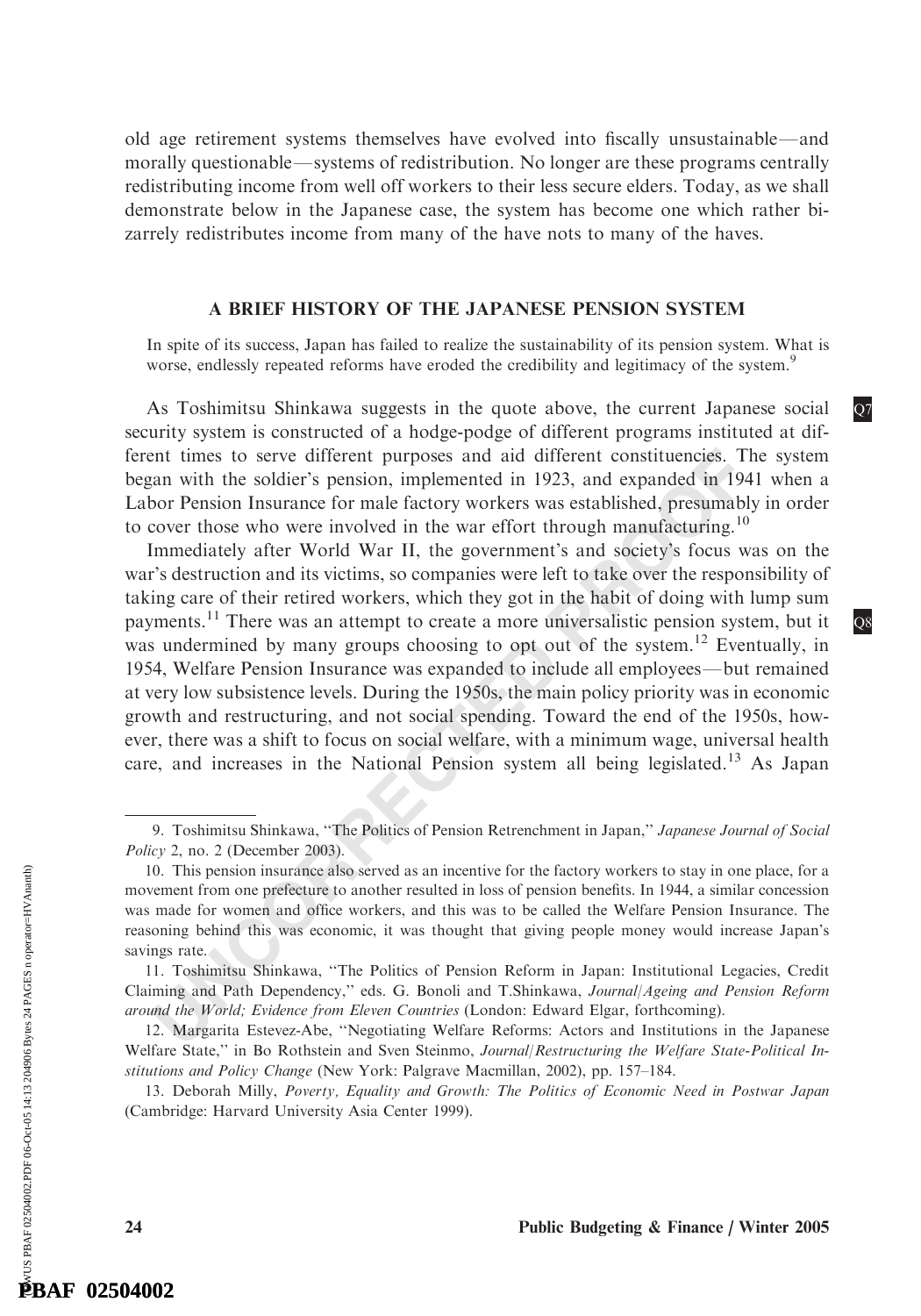industrialized it also urbanized. Thus, the children of farmers, fishers and loggers (all covered under the National Pension) moved from the countryside to cities to take jobs in the fast growing internationally oriented productive sector of the Japanese economy. The National Pension system grew to protect the parents and grandparents that had been left behind. The massive economic growth witnessed in the urban export oriented sectors of the economy had the dual effect of declining rural incomes at the same time that the elderly people in the rural areas could no longer count on the tradition of their children being close at hand to support them. As a result, elderly retired farmers, fishers and loggers were included into the National Pension system and allowed to draw benefits even while it was acknowledged that they had not paid into the system.<sup>14</sup>

In a succession country and uncerclore in a graduant intat so multare and the and success should be diverted to economic growth began to wane. Certic growth was to remain a powerful goal, but well-being was now enterinc as By the mid-1960s, Japanese bureaucrats began to look at foreign models of social welfare capitalism as potential models for Japanese reform. It was clear that Japan was becoming a rich and successful country and therefore the argument that so much of national resources should be diverted to economic growth began to wane. Certainly economic growth was to remain a powerful goal, but well-being was now entering the agenda as well. It is important to note, however, that typical Anglo/European class politics were not a motivating force here. Instead, central bureaucrats began to change their attitudes as what was called "the old-people problem" *(rojin mondai)* came into their view. Japanese view of community and family values traditionally held that older people should be taken care of by their families. The growing reality, however, was that these burdens were increasingly hard to bear and this posed significant challenges both for older Japanese citizens and their children. Even in the 1980s nearly 60 percent of Japanese elderly lived with their children (compared to only 20 percent or less in the West). The bottom line, ultimately, was that the modern market economy, while expanding wealth for Japanese society, was also pulling at the seams of that society. Government needed to do something about this. First came pensions, then free medical care and finally a host of specific programs such as nursing care facilities, home care, etc. blossomed. According to Campbell, by the late 1980s there were several thousand public programs at the national, prefectural and municipal levels of government specifically designed to aid older Japanese citizens.<sup>15</sup>

Despite the lack of strong political pressure for the expansion of the welfare state in Japan, there was a significant interest in growing public welfare programs inside the bureaucracy and from some elements within the Liberal Democratic Party (LDP). Why did they promote the expansion of welfare programs absent strong political pressures to do so? Kasza asks, ''Why not? . . . bureaucrats and influential economists saw welfare problems as a structural inevitability during rapid growth. While heavy industry pros-**PERAF 02504002**<br> **PERAF 02504002**<br> **PERAF 02504002** 

Chopel, Kuno, and Steinmo / Social Security, Taxation, and Redistribution in Japan 25

<sup>14.</sup> Naohiro Yashiro, ''On Pension Reform,'' Social Sciences Japan, no. 21.

<sup>15.</sup> For a comprehensive overview of the evolution of Japanese social security policy, see John Campbell, How Policies Change: The Japanese Government and Aging Society (Princeton, NJ: Princeton University Press 1992). See also Milly.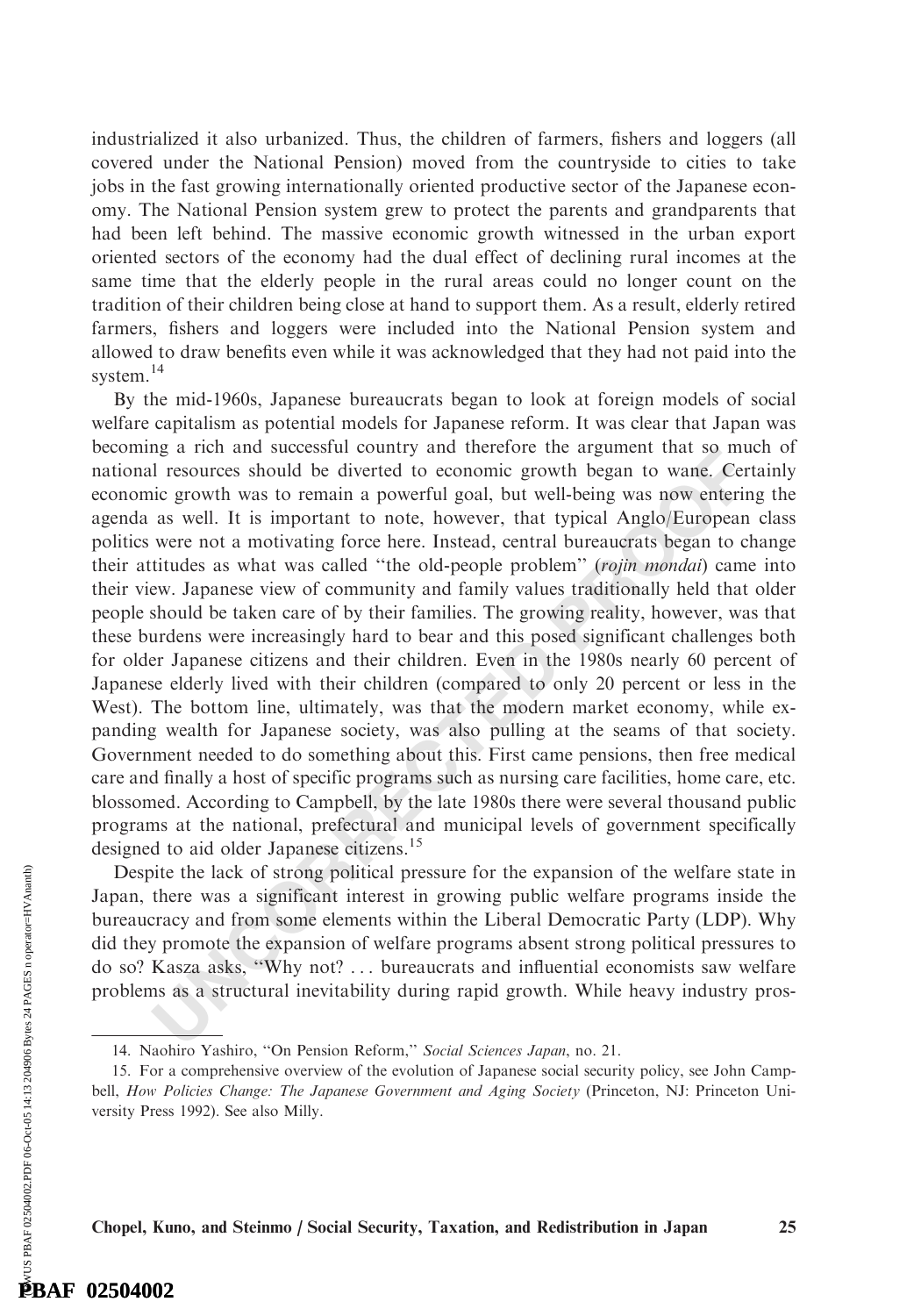pered, farmers, the self-employed, and workers in small businesses and declining sectors would suffer growing inequality. The solution was welfare policy as a form of ''structural adjustment"."<sup>16</sup>

With the exception of health insurance then, and unlike the more comprehensive social welfare systems being developed in most other countries at the time, specific structure of social spending and tax policies in these years were designed to target small producers, farmers and the self-employed but not the unemployed, single mothers or those otherwise left behind in the capitalist economy. In truth, they were a subsidy to key elements of the LDP constituency. Due to the heavy electoral bias in favor of rural communities in Japan, the core of LDP's electoral base was found outside the dynamic urban centers.<sup>17</sup> Certainly one can argue that this kind of electoral bias exists in most countries (and grows as a product of migration off the land) but in Japan the bias was extreme and further exacerbated by the weakness of organized labor. As a result worker's interest were not paramount in the construction of Japan's social security system.

metest ween for paramount in the construction of *xapara* is social security, as growth and stabilized and Japan increasingly saw itself as a richeny came to believe that they too could grow the kinds of welfare state prog Still, as growth and stabilized and Japan increasingly saw itself as a richer country many came to believe that they too could grow the kinds of welfare state programs found in Europe and America. Many believed that Japan was now ''modern'' enough to have a "modern welfare state." The LDP declared 1973 the "First year of Welfare" (fukushi gannen). Unfortunately for those who advanced the cause of a more extensive European style welfare state, however, 1973 was the year of the great oil shock with quadrupled the price of oil around the world. Japan, a resource poor island, was particularly struck by this oil shock. The 1973 oil crisis dramatically altered the focus of Japanese politics. For one thing, it transformed budgetary politics from a positive-sum to a zero-sum game. As a result, the LDP could no longer rely on automatic revenue growth—generated by bracket creep and economic expansion—to fund public programs. At the same time, unions and big business interests were starting to bristle after years of footing the national bill for social and economic subsidies. It is one thing to subsidize others while one is quickly becoming richer; it is quite another when subsidies force the payee to make sacrifices.

In response to this new political reality, big business and moderate labor unions became more critical of the expansion of a public welfare state. In response to the change in climate, the LDP also quickly changed its position. ''Having just declared 1973 to be "the first year of welfare" (fukushi gannen) ... it announced a "reconsideration of welfare" (fukushi minaoshi ron) and touted "Japanese-style welfare society" (nihongate fukushi shakai) in the late 1970s,'' which would ''rely more upon family, community and corporate welfare than did the welfare state of the West.''<sup>18</sup> France SHT (Process)<br>
PBAF 02504002<br>
PBAF 02504002.<br>
PEBAF 02504002.

<sup>16.</sup> Greg Kasza, ''Japan's Welfare Policies in Comparative Perspective,'' (Bloomington, IN: 2004).

<sup>17.</sup> For a discussion of this electoral bias and its effects on regional distribution policies see: Andrew DeWit and Sven Steinmo, ''Policy Vs. Rhetoric: The Political Economy of Taxation and Redistribution in Japan" (with Andrew Dewitt), (2002), Vol. 5, No. 2. Social Science Japan Journal 5, no. 2.

<sup>18.</sup> Kasza, ch.3, p.5.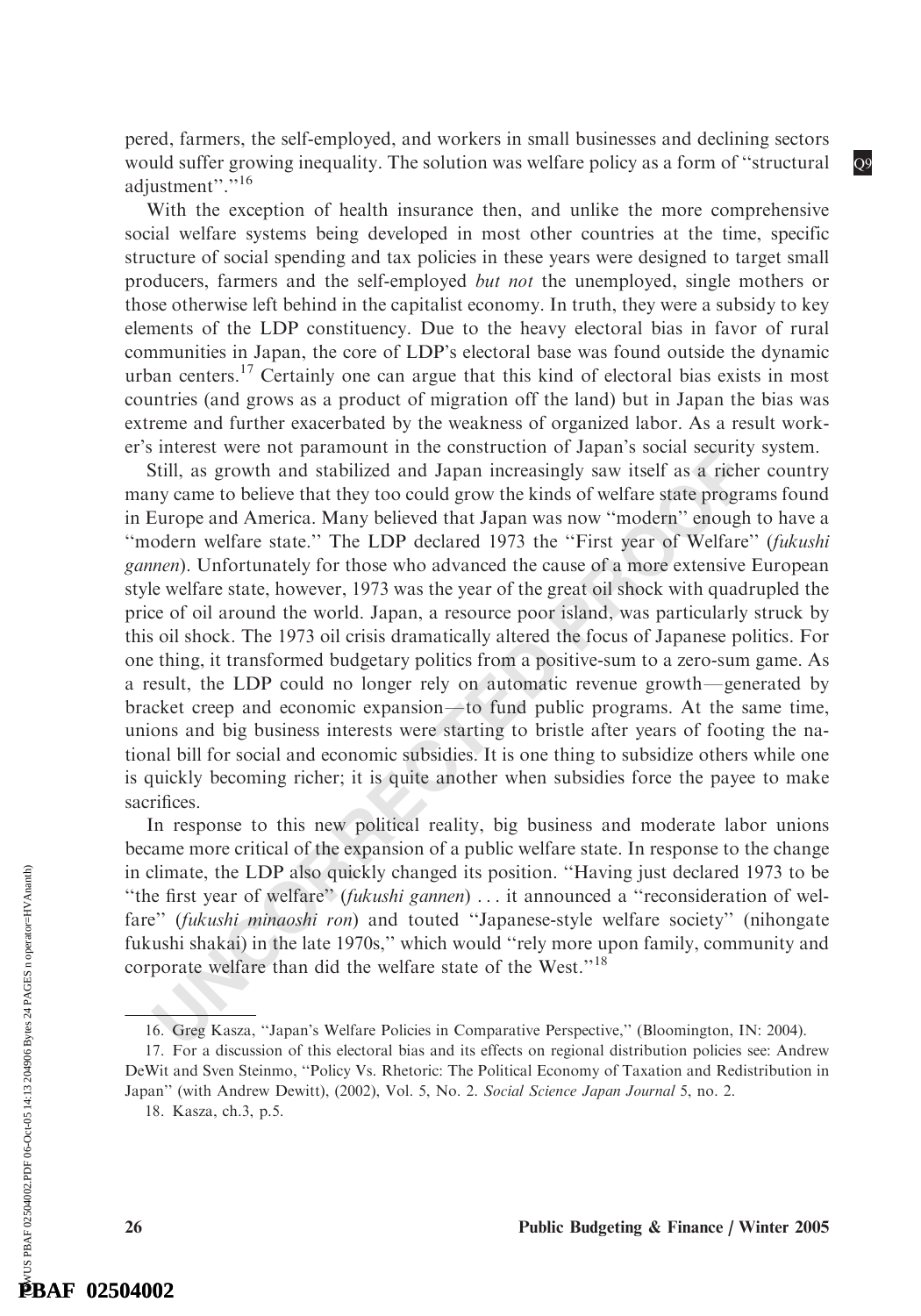By the mid-1970s, business interests began to fear that increased public sector growth would mean increased corporate taxes—even as profit margins fell. Thus, big business became skeptical of public sector growth and demanded administrative reform and fiscal restraint Mitsutoshi Ito, ''Daikigyo Roshirengo No Keisei (Formation of the Big Business and Labor Coalition)," Leviathan 2, 1988: 61–62. It is perhaps more surprising that Japanese unions were skeptical of a growing public welfare state—and equally hostile to the increased taxes that would be necessary to fund these programs. We saw in the Swedish case how labor union elites came to favor economic rationalization policies in exchange for social welfare programs and active labour market policies that helped individual workers adjust in times of economic transition and hardship. In Japan these same interests adopted a very different political objective. At least in part because unions were organized inside companies, ''core workers'' in the large successful firms were able to extract quite generous benefits (esp. guaranteed full employment, housing, health care, pensions, etc.) directly from the companies. The Japanese firm, in short, had by now become the employee's welfare state. These workers, at least, did not need and did not want an expanded public welfare state. Whereas Swedish unions were organized by craft, were nationally organized, and had strong confederal leadership, Japanese worker interests were divided. In Sweden, the incentive for unions was to fight for the rights of all workers, in Japan, the incentive was to negotiate for the interests of their workers at the firm level.

is, e.e.; unceruy from the compannes. In a paralises than, in short, that osynces, the employee's welfare state. These workers, at least, did not need and diexpanded public welfare state. These workers, at least, did not n Japanese workers employed in the large successful firms not only received higher wages than those outside the economically successful ''core.'' The problem was that they also paid higher taxes. Eventually, they came to resent this. Recall that the most significant redistributive policies funded by the Japanese state were directed (as we saw above) at small business owners, farmers, and rural workers (who paid few if any taxes). The working taxpayer unsurprisingly eventually came to resent this. The result was that Japanese unions came to see their interests in almost exactly the opposite way as Swedish, German and even American unions. Whereas in other countries, unions saw public spending as a mechanism to increase levels of consumption on the part of workers and the poor, Japanese unions saw public spending as subsidies to the unproductive but politically powerful rural and small business interests.

The key exception to this general rule, of course, was Social Security. In Japan, just as in most other countries, Social Security programs were advanced as a form of old age insurance. Citizens, workers and voters continued to support social security because they believed that they were funding their own future pension benefits. Even while the fiscal reality was that the Pay As You Go (PAYG) system paid for benefits directly out of current tax revenues, citizens generally held the false belief that they were contributing to a fund from which they would later draw benefits. In truth the National Pension was funded out of worker's contributions as well as general. Approximately one third of benefits are financed through a direct subsidy from general revenues. The key<br>
in most of<br>
insurance.<br>
believed the<br>
reality was<br>
current tay<br>
a fund fro<br>
funded ou<br>
benefits ar<br>
The Mi<br>
Japanese s<br>
space<br>
space of the Mi<br>
Dapanese s<br>
Chopel, Ku<br> **EBAF 02504002** 

The Ministry of Finance (MoF) began to appreciate the fiscal dilemma faced by the Japanese social security system in the 1970s. Recognizing the public and ruling party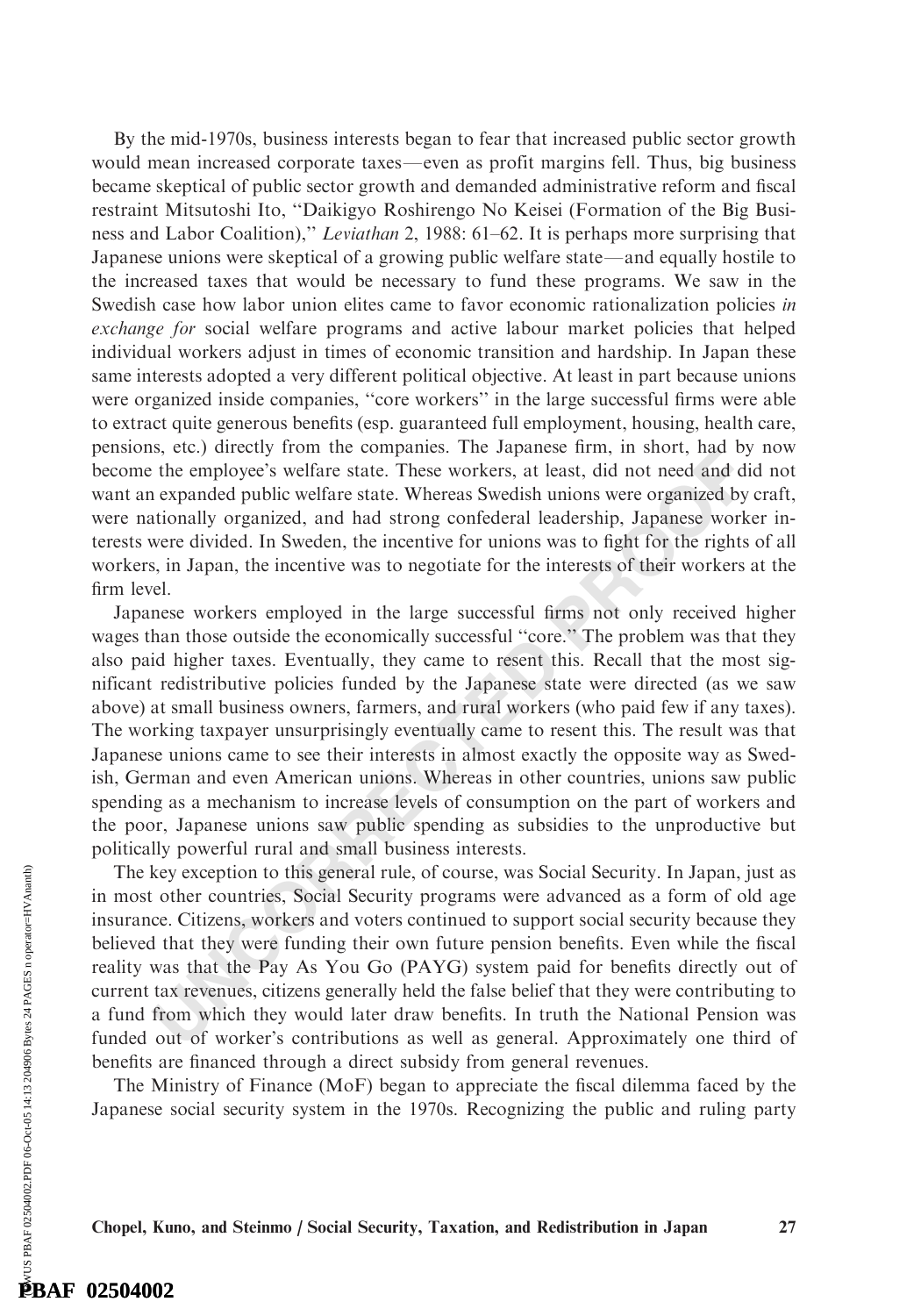resistance to increased income taxes on the one side and employer opposition to increased social insurance taxes (often called ''wage taxes'') on the other, they began to agitate for the introduction of a broad based consumption tax. Their logic was that a broad based consumption tax (like the VAT introduced in European countries) would be an efficient source of future government finances which could be used to help pay for the welfare costs of Japan's aging society. We will not detail this story here other than to point out that this policy has been highly controversial and has faced extraordinary public opposition from Japanese citizens. Still, MoF and its political allies in the Diet pushed for the Consumption tax specifically in order to help deal with the ''aging society problem.'' After several failed efforts which cost several Prime Ministers their position, a three percent Consumption tax was introduced in December 1988 and contributed significantly to voters turning against the ruling LDP in the subsequent elections.<sup>19</sup>

Imated an Inscal pointy discussion. The goveniment imas itsen in the pertiment<br>ma——stuck between raising budget deficits, public mistrust, and an aging sc<br>learly demand changes in the social insurance system. In 1994, for For most of the past decade and a half, the long and deep recession in Japan has dominated all fiscal policy discussion. The government finds itself in the perpetual dilemma—stuck between raising budget deficits, public mistrust, and an aging society that will clearly demand changes in the social insurance system. In 1994, for example, there was an effort to gradually increase both the effective and the legal retirement ages, in the hopes that such an action would make the system more fiscally sustainable. For working pensioners, it was felt that the way that earned income decreased pension benefits was a strong disincentive for work, so the progressiveness of the system was attacked. To counteract the disincentive to work those over the age of 60 are allowed to receive both a partial pension and wage compensation (if their wages are much lower than they were before ''retirement'') in addition to their wages from working. In spite of this systemic flaw, it was recognized that encouraging labor force participation by both the elderly and women (both under-represented among workers) was a top priority.

In 1999, another reform was introduced which included a five percent reduction in new benefits and a proposal to raise Employment Pension Plan contributions to 34.3 percent of monthly salary by the year 2025. This idea, however, met significant resistence both from employers and unions. They successfully argued that to increase the social insurance charges to these (European) levels would significantly undermine Japan's international competitiveness by increasing the cost of labor.<sup>20</sup>

In 2004, another round of reforms were proposed. These initiatives have ignited a political struggle between the LDP and Komei Party, and the Democratic Party of Japan (DJP). Once again, it has been the central bureaucracy that has pushed the hardest for reform. In Japan (just as we currently see in the United States) the political parties are

<sup>19.</sup> This tax was increased to 5 percent in 1997. For detailed histories of the Consumption Tax in Japan see, Junko Kato, The Problem of Bureaucratic Rationality: Tax Politics in Japan (Princeton, NJ: Princeton University Press 1994); Junko Kato, Regressive Taxation and the Welfare State (New York: Cambridge University Press 2003).

<sup>20.</sup> For a broader discussion of these reforms see: Noriyuki Takayama, ''The Japanese Public Pension System: What Went Wrong and What Reform Measures We Have," Journal/Japan and Italy: Economic Performances and Policies Compared (Milano, Italy: Boccini University, 2003).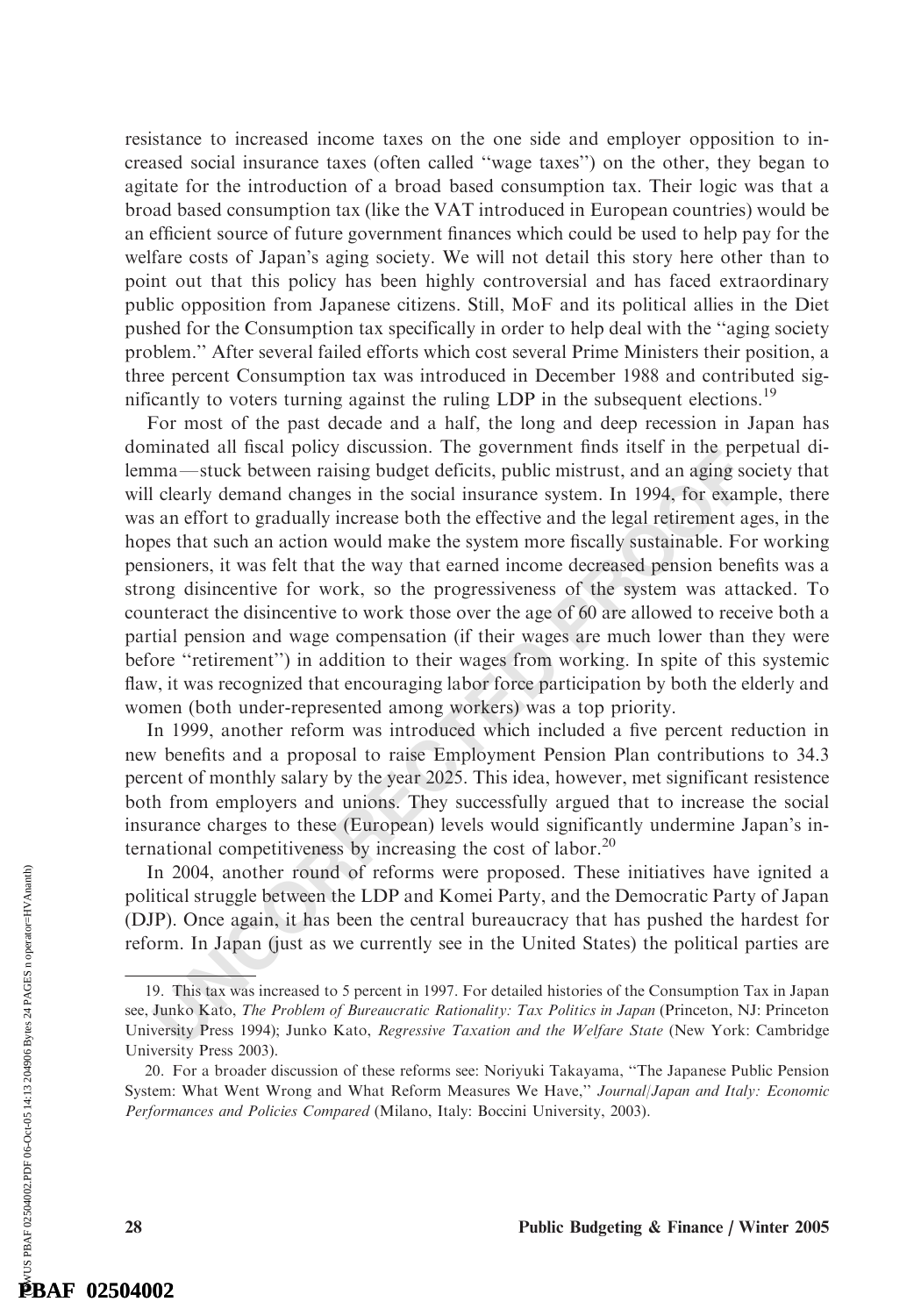faced with the problem that any reforms that promise to increase the solvency of the system by reducing benefits, increasing the retirement age or increasing taxes are vigorously opposed by key constituents. As noted above, several Prime Ministers and in 1992 the entire LDP government were punished by voters for attempting to increase the consumption tax (which is the option currently favored by Japanese business confederation (Keidanren) and tacitly supported by Rengo the major union confederation.<sup>21</sup>

one min or in the risp outget comiss notion the spanses government, in spanses to one half in hopes of avoiding a continuing need to increase common through ten actions. This will cost the government, however, an estimated In June 2004, the Diet agreed to new proposals that will increase the social security contributions to both the National Basic Pension (NBP) and the Employee's Pension Insurance.<sup>22</sup> Along with the DJP, the employer federation opposes these pending increases with the argument that raising these contributions will cause small enterprises to go into debt and simply increase the cost of labor and thereby undermine Japan's tenuous economic revival. In response to these concerns the government has agreed to increase the direct subsidy the NBP receives from general government revenues: Currently, one third of the NBP budget comes from the Japanese government, this portion will be increased to one half in hopes of avoiding a continuing need to increase citizen contributions. This will cost the government, however, an estimated JPY2.7 trillion. Considering the existing Japanese deficit, it will not be easy for the government to make these contributions, there is strong pressure from inside the bureaucracy as well as from business interests to increase the consumption tax in order to cover the cost. While in the longer run it seems inevitable that this tax will have to be increased, strong public resistance to this tax (esp. from self-employed workers and housewives) have clearly intimidated elected officials. Prime Minister Kozumi has promised voters that this tax will not be increased while he is in office.

These reforms will reduce benefit levels to no less than 50.2 percent of the average worker's salary (it is currently at 59.3 percent). Even with the reductions, however, there remains much doubt about the sustainability of the system. As the LDP, Komei, and DJP fight over these new pension system reforms, the Japanese public is clearly confused and increasingly skeptical of their social security system.<sup>23</sup>

These changes are minor in comparison to the rate of growth of public expenditure on the elderly, however, both in real terms and in proportion to other government spending. Between 1965 and 2000, Japan's total social welfare expenditure increased an amazing 7,800 percent. Japan's total social welfare expenditure in the year 2000 was JPY78 trillion, by 2005 it will be up to JPY90 trillion, JPY109 trillion in 2010, and JPY176

<sup>21.</sup> Keidanren has proposed increasing the VAT to 15 percent over the next several years specifically in order to help finance growing social security demands as well as to help rebalance the Japanese budget.

<sup>22.</sup> Currently, the monthly National Basic Pension contribution is JPY13,300. This number will be increased by JPY280 yearly until it reaches JPY16,900 in the year 2017. For the Employee's Pension Insurance, the yearly increase will be 0.345 percent and the number will be fixed when it reaches 18.3 percent in 2017.

<sup>23.</sup> See: Noriyuki Takayama, ''The Japanese Public Pension System: What Went Wrong and What Reform Measures We Have," Japan and Italy: Economic Performances and Policies Compared Octobeer 9–10, 2003. Furthermore, about 12.3 percent of current pension reserves are held in bad investments.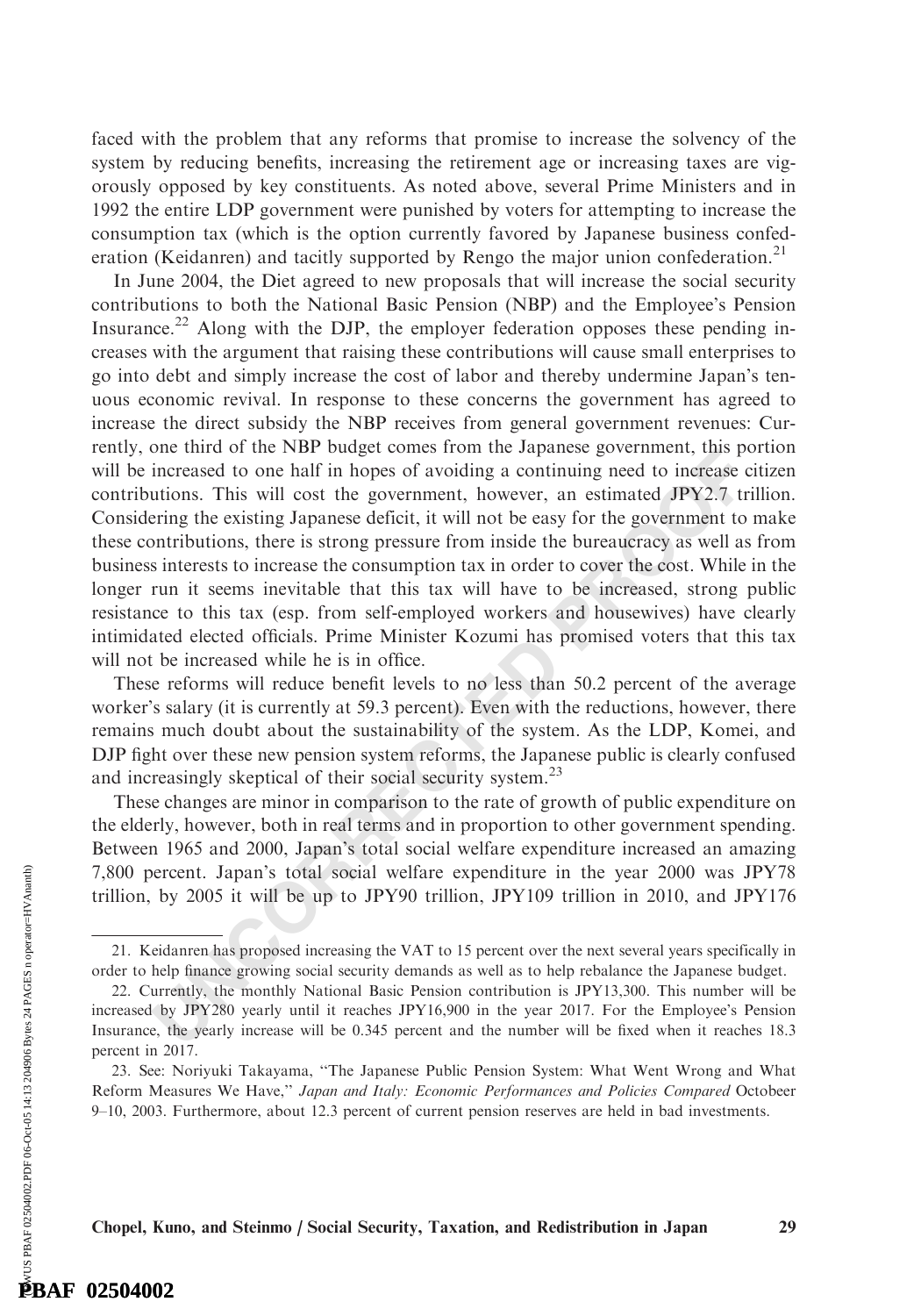|      | Per Aged Person Old Age Pension |              | <b>Per Capita National Income</b> |              |  |
|------|---------------------------------|--------------|-----------------------------------|--------------|--|
|      | <b>Thousand Yen</b>             | $1975 = 100$ | <b>Thousand Yen</b>               | $1975 = 100$ |  |
| 1975 | 329.1                           | 100.0        | 1108.7                            | 100.0        |  |
| 1980 | 792.4                           | 240.8        | 1706.1                            | 153.9        |  |
| 1985 | 1161.0                          | 352.8        | 2151.6                            | 194.1        |  |
| 1990 | 1459.8                          | 443.6        | 2840.8                            | 256.2        |  |
| 1995 | 1705.9                          | 518.4        | 3021.7                            | 272.5        |  |
| 2000 | 1791.8                          | 544.5        | 2998.5                            | 270.5        |  |

| <b>TABLE1</b>                                                                        |
|--------------------------------------------------------------------------------------|
| Transition of Per Capita National Income and Money Spent Per Aged Person for Old Age |
| <b>Pension (Thousand Yen)</b>                                                        |

Source: Transition of Per Capita Social Security Benefits and Per Capita National Income National Institute of Population and Social Security Research http://www.ipss.go.jp/Japanese/kyuhuhi-h12/4/d4.html Population Division of the Department of Economic and Social Affairs of the United Nations Secretariat, World Population Prospects: The 2000 Revision and World Urbanization Prospects: The 2001 Revision, http://esa.un.org/unpp/

**Example 20**<br> **Uniformal Social Security Research harry** jouncation and Social Security Research harry) jouncations and Social Affairs of the United Nations Secretarial, Worker<br>
of the Department of Economic and Social Aff trillion by the year  $2025<sup>24</sup>$  Not only is total social welfare expenditure increasing year by year at an alarming rate, but also the percentage of total money spent on total welfare that is going to the aged keeps increasing as well. In other words, all public expenditures for the aged are accounting for an increasingly large percentage of the government's total welfare spending: In 1973 it was only 25 percent, but by 2001 it had shot up to 68.7 percent. Within this large amount of public spending for the aged, pension benefits are increasing the fastest: between 1973 and 2001, expenditure on public pensions grew 3,776 percent. In the year 2001, public spending on pension benefits for the aged accounted for 49.9 percent of *all* social welfare expenditure in Japan. In the mid-1990s the Japanese government calculated that future pension benefits for a male worker and his nonworking wife would *surpass* the average income of a single-earner family of four. Yet the sustainability of this extremely generous system is in question: The reserves that are supposed to support the funding scheme fall short of projected future benefit payments by JPY530 trillion, or by about the sum of Japan's entire GDP.

These spending figures cannot simply be explained by the rapid growth of the population of elderly people in Japanese society. In 1975, the total public spending on pension benefits for the aged divided by the total elderly population amounted to JPY3,291,000 per person. By 2000, this number grew to JPY17,918,000 per person (see Table 1). This means that there was a 544.5 percent growth rate in 27 years on the per capita public pension expenditure for the aged. This is put into context when compared with a per **PRAF 02504002**<br>
PRAF 02504002

<sup>24.</sup> These figures include medical expenditures on the aged. See National Institute of Population and Social Security Research, "Social Security Expenditure for the Elderly, Fiscal Years 1973–2000," Journal/ IPSS: Statistical Report 13 (Tokyo: National Institute of Population and Social Security Research, 2000).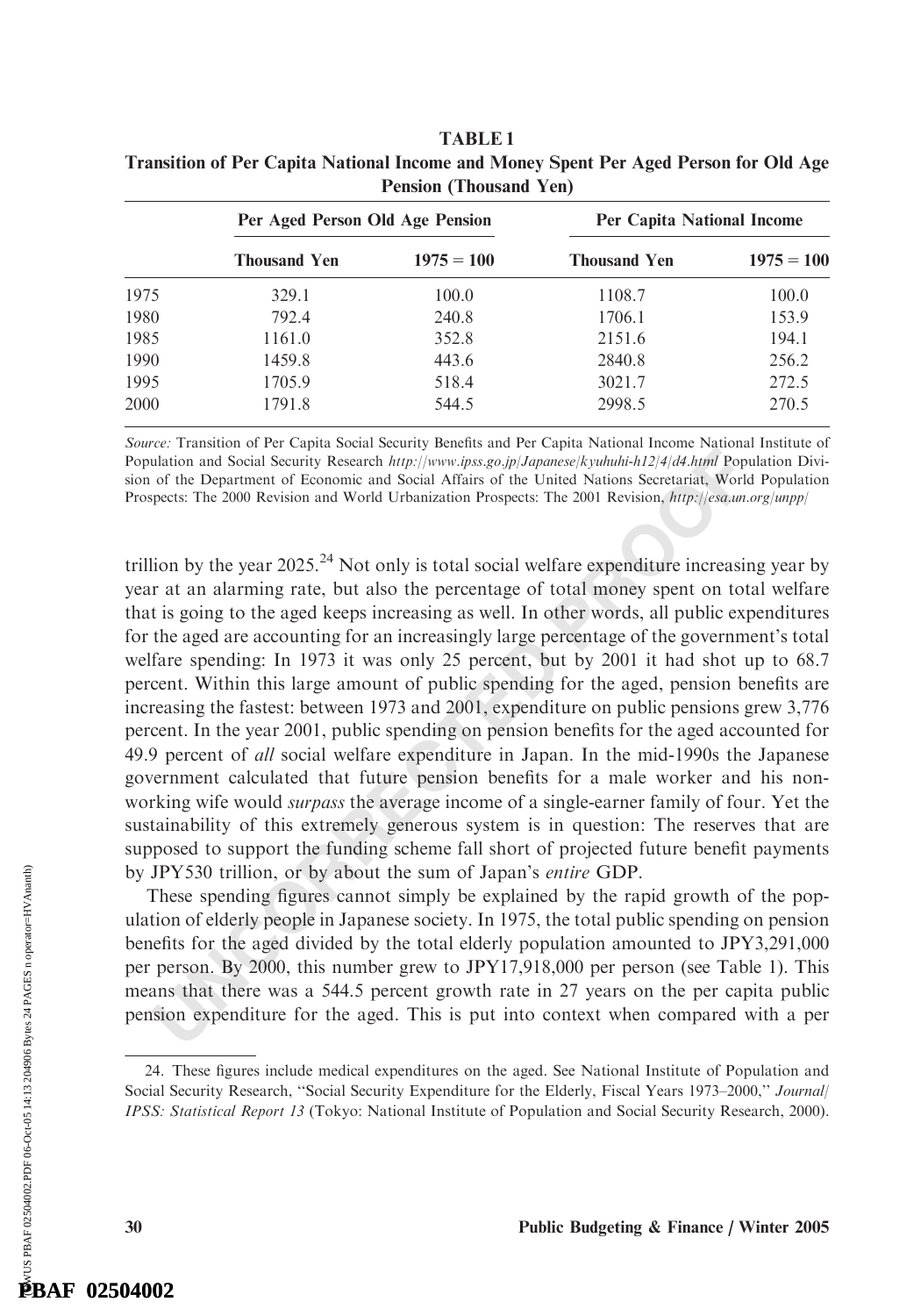FIGURE 2 Current Average Benefit Level as a Percentage of Average Annual Earnings



Source: Naohiro, Yashiro. 2001. On Pension Reform. Social Sciences Japan (21): 16

capita national income growth at about half that rate, 270.5 percent. In short, per capita pension benefits for the aged are growing faster than is per capita national income.

0%<br> **UNCORRECTE 10** UNITY THE EXECT THE CONDITION IN THE CONDITION IN THE CALC OND THE CONDITION IN THE AGED CONDUCT CONDUCT THE SAMELY CONDUCT THE UNITS OF DESCRIPTION IN THE USE OF DEVIDENCI OF DESCRIPTION OF CONDITION I It is widely recognized that in order to avoid a total collapse of the system, benefit levels must be decreased and contribution levels simultaneously increased, while Yashiro Naohiro recommends only reducing benefits and not increasing contributions. There appears to be a consensus inside the bureaucracy as well within the academic community that Japan's dire demographic picture necessitates cuts in benefits as well as increases in revenues. Still the political leadership is loath to follow these suggestions for fear of suffering the ire of voters. See Figure 2 for a comparison of pension benefit levels with other OECD countries.

## TAX BURDEN ON THE AGED

Redistribution is accomplished through two main interactions between a government and its people: Governments tax with the one hand, and offer benefits with the other. In Japan, both of these actions serve to keep the elderly (as a group) in a comfortable financial position relative to the rest of society. The elderly population in Japan not only enjoys comfortable pension benefits, but, due to various aspects of the tax system, they also pay little or nothing back into the system, which supports them.<sup>25</sup> Redistribu<br>
and its pec<br>
and its pec<br>
Japan, bo<br>
financial p<br>
enjoys con<br>
also pay li<br>
Once ar<br>
their incore<br> *Paxation: Faxation: Faxation: Faxation: Faxation: Faxation: Faxation: Faxation: Faxation: Faxation: Faxation: P* 

Once an individual retires in Japan their tax burden is significantly reduced—even if their income remains high. Pensioners contribute nothing to the social security funds

<sup>25.</sup> Shigeki Morinobu, Nihon No Zeisei: Guro-Baru Jidai No Kouhei to Katsuryoku (Japanese System of Taxation: Fairness and Vitality in a Global Age) (Tokyo: PHP Kenkyuujo, 2001).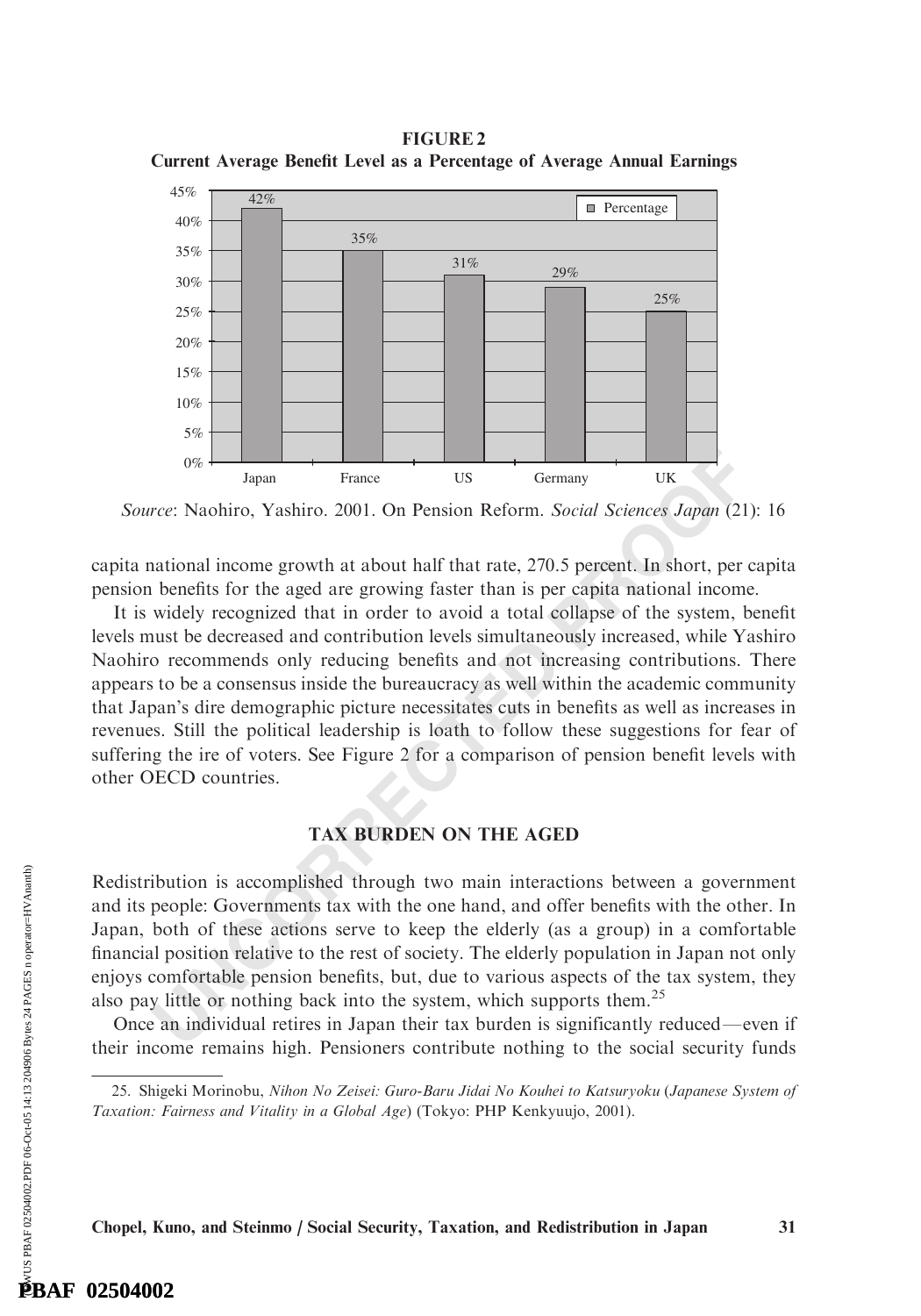|                      |              | <b>Pensioners</b>           |                                  |              | <b>Workers</b>       |                                  |
|----------------------|--------------|-----------------------------|----------------------------------|--------------|----------------------|----------------------------------|
|                      | <b>Total</b> | <b>Income</b><br><b>Tax</b> | <b>Social</b><br><b>Security</b> | <b>Total</b> | Income<br><b>Tax</b> | <b>Social</b><br><b>Security</b> |
| Germany              | 7.7          | $\theta$                    | 7.7                              | 41.9         | 21.2                 | 20.8                             |
| Japan                | 4            | 4                           | $\theta$                         | 16           | 6                    | 10                               |
| Sweden               | 29.3         | 29.3                        | $\theta$                         | 34.2         | 27.2                 |                                  |
| <b>United States</b> | 10.9         | 10.9                        | $\theta$                         | 25.8         | 18.2                 | 7.7                              |
| Average              | 13           | 11.1                        | 1.9                              | 29.5         | 18.2                 | 11.4                             |

TABLE 2 Average Tax Rates for Earners of the Average Production Wage (in percent)

Source: OECD. Taxing Wages 2000/2001. P34. Table 2c.

m which they draw their income—no matter how high that income is. On ty pay considerably less in income taxes than do their younger working con when their incomes are higher than younger workers. This means that the uuch from which they draw their income—no matter how high that income is. On top of this, they pay considerably less in income taxes than do their younger working counterparts even when their incomes are higher than younger workers. This means that the aged keep a much larger portion of their income (including pension benefits) than do working people. Upon reaching the age of 65, the major portion of taxes (social security) is eliminated. A pensioner receives the first 1.6 million yen of his or her public pension completely tax free, and can even include a tax-qualified retirement plan private pension benefit in that threshold. This initial deduction is equivalent to nearly a quarter of average earnings and is subject to a minimum of a third of average earnings at JPY1.4 million. The deductions for people of working age are exactly half as generous, at one hundred percent of the first JPY500,000 of income and the minimum deduction being at JPY700,000.

This difference is exacerbated by the fact that Japan has a very high income tax threshold in the first place. As a result, most individuals pay very little in income taxes and much more in social insurance taxes. The average production worker pays only six percent of his or her income on income taxes (less than taxpayers in Germany, Sweden, and the United States), and ten percent on social security contributions (more than people in both Sweden and the United States contribute) (see Table 2). In fact, an average Japanese production worker pays less than one third the amount of income taxes that his or her counterpart in the United States does (at  $18.2$  percent).<sup>26</sup>

<sup>26.</sup> The data shown here for tax rates on individuals earning ''Average Production Wage.'' Similar disparities are found between the taxes paid by pensioners and workers at all income levels. For example, workers who earn twice the average production wage pay 21.2 percent of their income in income and social security taxes while pensioners at the same income level pay only 10.8 percent in these taxes. It is also widely recognized that capital income is significantly tax advantaged in Japan (as in many countries) and that older individuals have substantially higher capital incomes relative to their younger counterparts. These differences are not reflected in the figure above. See OECD, Taxing Wages, 2001/2. France Server of the temperature of the temperature of the temperature of the temperature of the temperator of temperator and the temperator of the temperator of the temperator of the temperator of the temperature of the t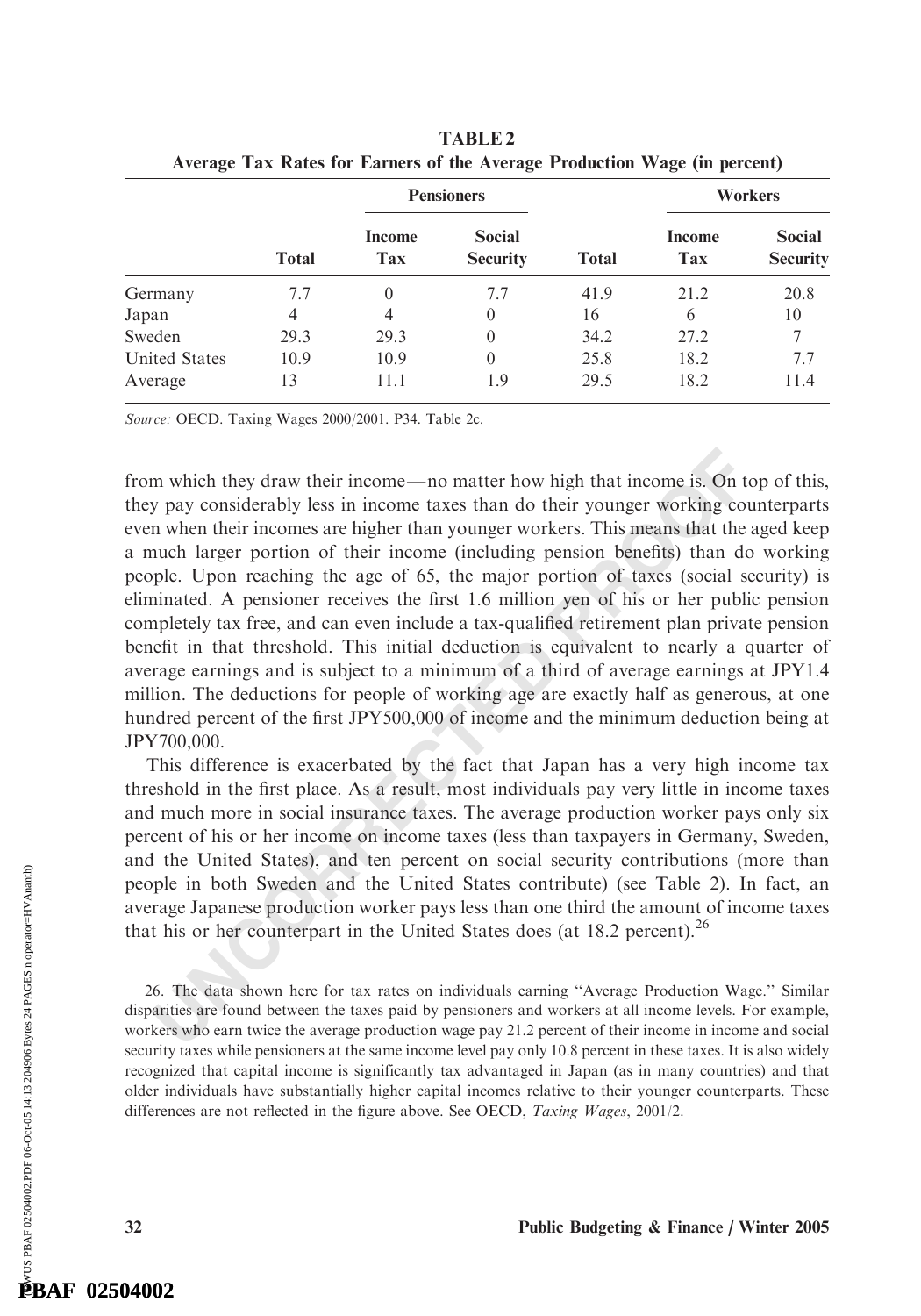FIGURE 3 Average Tax Rates of Pensioners and Workers Earning Average Production Wage (Income Taxes+Social Security Taxes)



Source: OECD's Taxing Wages 2000/2001

<sup>4,0</sup><br> **UNCORET CONFIDENT CONFIDENT** Sweden<br>
United States<br>
Source: OECD's Taxing Wages 2000/2001<br>
In the lower income tax payments and the nonexistent social security conce<br>
in the lower income tax payments and the nonexi When the lower income tax payments and the nonexistent social security contributions are put together, we can see that a pensioner with an average income would pay only one quarter the amount in taxes that his working son with the same income would (4 percent versus 16 percent). In fact, when we look at either the income tax burden or the social security charges paid by different age groups in Japan, the trend becomes very clear. Direct taxes paid continually rise until the taxpayer reaches the age of 60, when they begin to fall sharply. Likewise, social insurance charges, although they begin to drop slightly at the age of 50, plummet dramatically once a taxpayer has reached the age of 60 years (Figure 3).

This tax favoring of the elderly is not new in Japan—nor, as the figure demonstrates, is it unique to Japan. But it is exacerbated by the fact that in Japan consumption taxes, property taxes and capital gains taxes are all very low as well. Income taxes are thus the major source of revenue, but even these are not particularly efficient revenue sources due to the widespread under-reporting of income by self-employed individuals and families. Margarita Estevez-Abe's comprehensive analysis of the Japanese tax/social insurance system declares that this system promotes ''free-riding'' by a variety of groups and further suggests that this system undermines general public support for the kinds of revenue increases that would help stabilize the system. property t:<br>
major soun<br>
to the wid<br>
Margarita<br>
system de<br>
further su<br>
revenue in<br>
Put tog<br>
the expens<br>
tribution c<br>
after redis<br>
giangles<br>
system the expens<br>
tribution c<br>
after redis<br>
giangles<br> **Chopel**, **Ku**<br> **PBAF 02504** 

Put together, the social security system and the tax system heavily favor the aged, at the expense of the working population. This is easily shown by looking at the redistribution coefficient. This number is calculated by subtracting initial income from income after redistribution and dividing that number by the amount of initial income. Income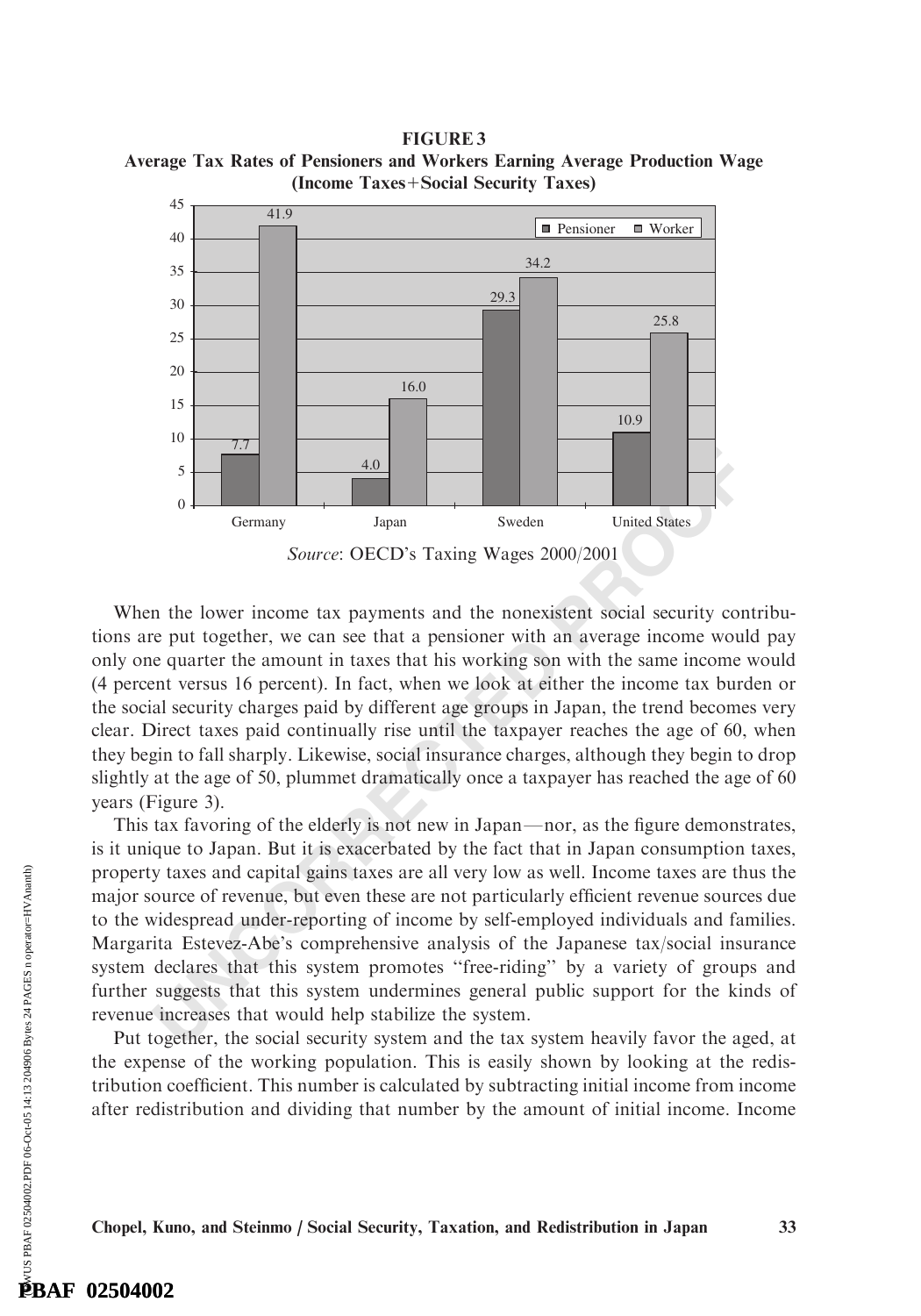| Age Group       | <b>Initial</b><br><b>Income</b> | Income after<br><b>Redistribution</b> | <b>Redistribution</b><br>Coefficient $(\% )$ |  |
|-----------------|---------------------------------|---------------------------------------|----------------------------------------------|--|
| Total           | 601.0                           | 618.0                                 | 2.8                                          |  |
| Younger than 30 | 390.9                           | 353.1                                 | $-9.7$                                       |  |
| $30 - 39$       | 519.7                           | 534.8                                 | $-9.6$                                       |  |
| $40 - 49$       | 721.7                           | 666.3                                 | $-7.7$                                       |  |
| $50 - 59$       | 845.4                           | 763.2                                 | $-9.7$                                       |  |
| $60 - 69$       | 501.7                           | 619.0                                 | 23.4                                         |  |
| 70 or older     | 284.1                           | 528.3                                 | 86                                           |  |

TABLE 3 Income Redistribution by Age Groups of Householders (JPY10,000)

Notes: (a) Data based on the survey conducted in 1996: ''Survey on the Redistribution of Income (Fiscal 1996)'' by the Research Section, Policy Planning and Evaluation Division, Minister's Secretariat, Ministry of Health and Welfare. (b) The Redistribution coefficient is calculated as follows: (income after redistribution—initial income)/ initial income X 100.

Source: Annual Report on Health and Welfare, 1999, p. 7 (Table 2-2-4).

Fare. (b) The Redistribution coefficient is calculated as follows: (income after redistribution  $\frac{1}{10}$  in lineme X 100.<br>
In income X 100.<br>
The case X mmall Report on Health and Welfare, 1999, p. 7 (Table 2-2-4).<br>
In th after redistribution refers to income and social security benefits received, less taxes and social security contributions charged. For every age group between 30 and 60 this is a negative number. In contrast, the redistribution coefficient for those between 60 and 69 years shoots up to 23.4 percent, and for people over 70 it jumps even higher to 86 percent (see Table 3). This demonstrates a wealth transfer from the young to the aged, which is achieved through the tax burden on the younger generation and the special tax exemptions and tax breaks that are enjoyed by people who are 65 and over. In sum, the public pension system along with the treatment of taxes for the elderly amounts to a massive redistribution of income (and ultimately wealth) from younger generations to older generations.

### ARE THE AGED POOR?

Given the tradition of redistribution of wealth from the rich to the poor, one might think that this is all well and good and the Social Security system is thus fulfilling its purpose by redistributing wealth from the relatively better off young to the relatively more vulnerable elderly. This is because aged people are thought to be one of the poorest groups of people in wealthy countries' societies. The question, then, is whether or not this is in fact true. The answer is no. This can be shown most simply by looking at income. If we look at initial income and redistribution income as shown in Table 3, we can see that the initial income earned by a person in his or her thirties amounts to less than the income after redistribution of someone who is over 70 years of age. Moreover, the redistribution income of that same person in their thirties adds up to be less than the redistribution **PBAF 02504002** (BWUS PBAF 02504002.PDF 06-Oct-05 14:13 204906 Bytes 24 PAGES n operator=HVAnanth)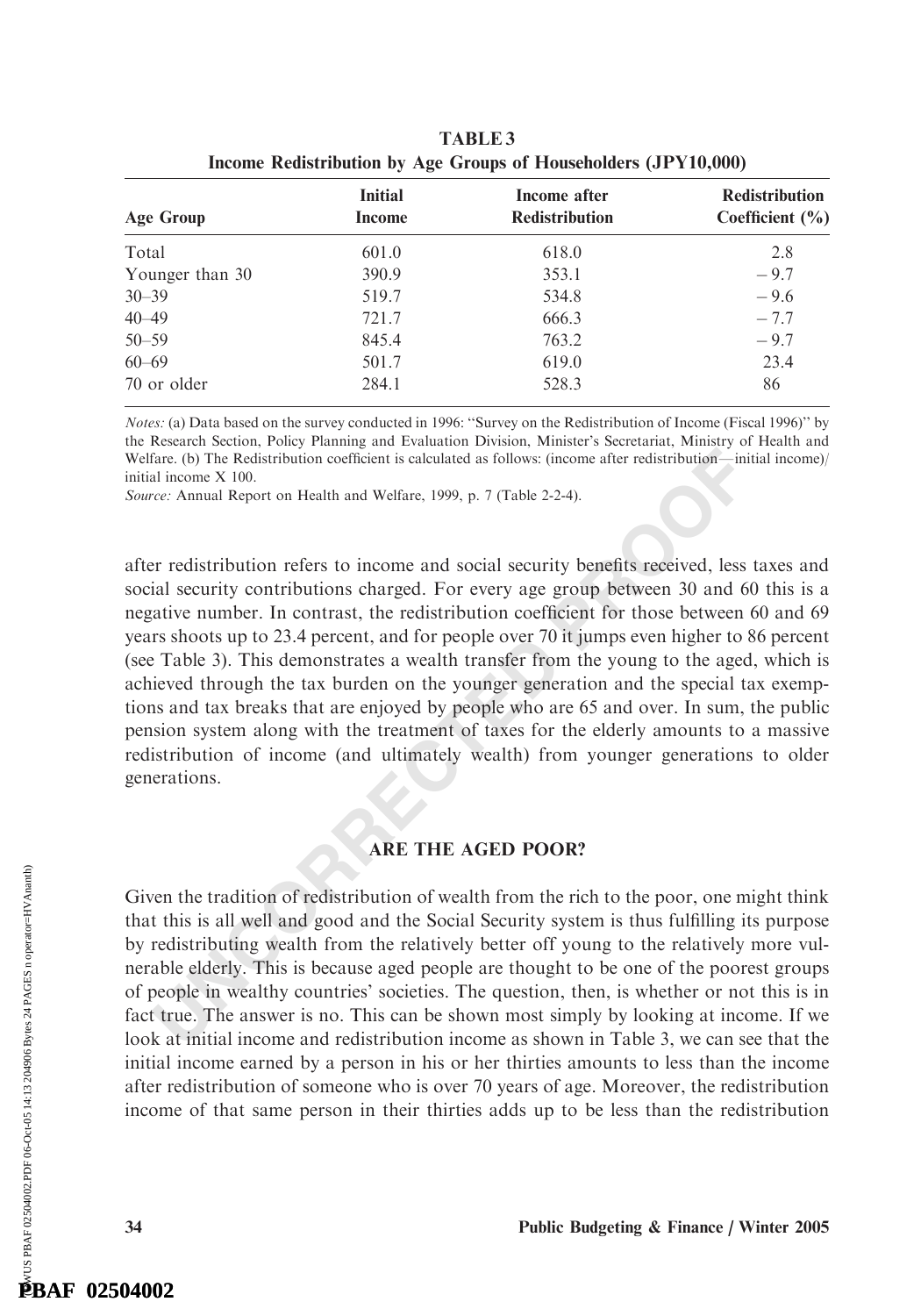income of a person in his or her sixties, by JPY842,000. Of course it is difficult to get a good grip on the actual standard of living of different age groups, but, at least on the densely populated island of Japan, the size of one's home (measured in floor space square meters), is one reasonable measure. Here we find that, at least on average, families of people aged 65 years and over tend to have more room than younger (usually working) families. Whereas the typical couple in the middle of its child-rearing years (35–39 years old) lives in a house averaging  $100.6 \,\mathrm{m}^2$ , the average home for individuals over 70 years old is  $137.8 \text{ m}^2$  (see Figure 4).

It is also interesting to look at holdings in the form of financial and material assets held by different age groups. The average Japanese person (of any age) owns about 28 million yen worth of material assets. Moreover, as Figure 5 shows, the group of elderly people who have the smallest financial savings, at less than 1.5 million yen, still have 31 million yen worth of material assets, on average. This is not a large group (only 2.9 percent of the elderly population), however, for about half of all aged households have financial assets over ten times that amount at JPY15 million, and material assets worth at least JPY40 million. In a society where the average yearly income is about seven million Japanese yen, these numbers are rather astounding. This means that half of elderly households are sitting on assets worth almost eight years of salary in the life of the average working person.



FIGURE 4 Total Floor Space  $(m^2)$ 

Source: National Survey of Income and Expenditure: Ministry of Public Management, Home, Affairs, Posts, and Telecommunications: http://www.stat.go.jp/english/data/zensho/index.htm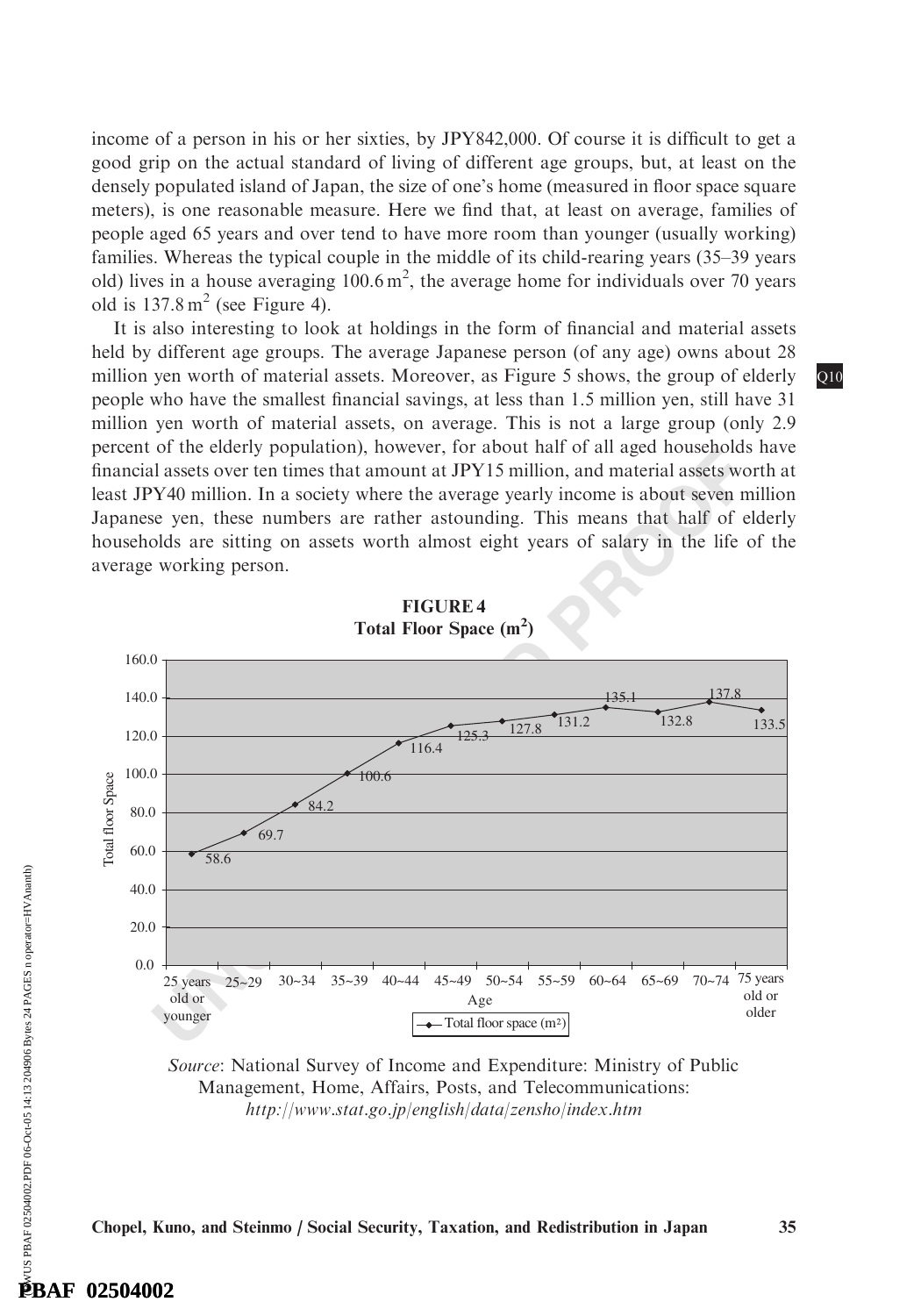#### FIGURE 5

Material Assets of People over 65 by Financial Assets Group Financial assets include savings on banks, post office, and other financial institutions; premiums of life insurance, and damage insurance; securities on stocks, bonds, and trust funds; savings on institutions other than financial institutions



Source: White paper on the people's living: Cabinet office, Government of Japan http://www5.cao.go.jp/j-j/wp-pl/wp-p101/html/

#### Inequality Within Age Groups

In assessing whether or not Japan's social insurance system is fulfilling its function of redistributing wealth from the rich to the poor, it is important to look not only at broad age categories and average wealth or income, but also to examine inequalities within these categories. Despite the fact that the aged in Japan have relatively high levels of income *on average*, there remains a great deal of inequality within this group. Indeed, a recent government White Paper demonstrated that the level of income inequality (as measured by the GINI index) increases with age in Japan.<sup>27</sup> See Figure 6.

<sup>27.</sup> Income inequality generally has been growing in Japan as in most OECD countries in recent years. Thus the government has paid particular attention to issues of inequality between age groups as well as within age groups. See Yashihiro Kaneko, ''The Factors of Income Inequality and Coordination between Income Distribution Policy and Social Security,'' Review of Population and Social Policy 10, no. (2001). ''The Gini coefficient is a precise way of measuring the position of the Lorenz Curve. To work out the Gini coefficient we measure the ratio of the area between the Lorenz Curve and the 45*1* line to the whole area below the 45 degree line." See: http://www.bized.ac.uk/virtual/economy/library/glossary/glossarygl.htm Franch Paparty Shirtles of the Conditions of the Conditions of the Conditions of the Conditions of the Conditions of the Conditions of the Conditions of the Conditions of the Conditions of the Conditions of the Conditions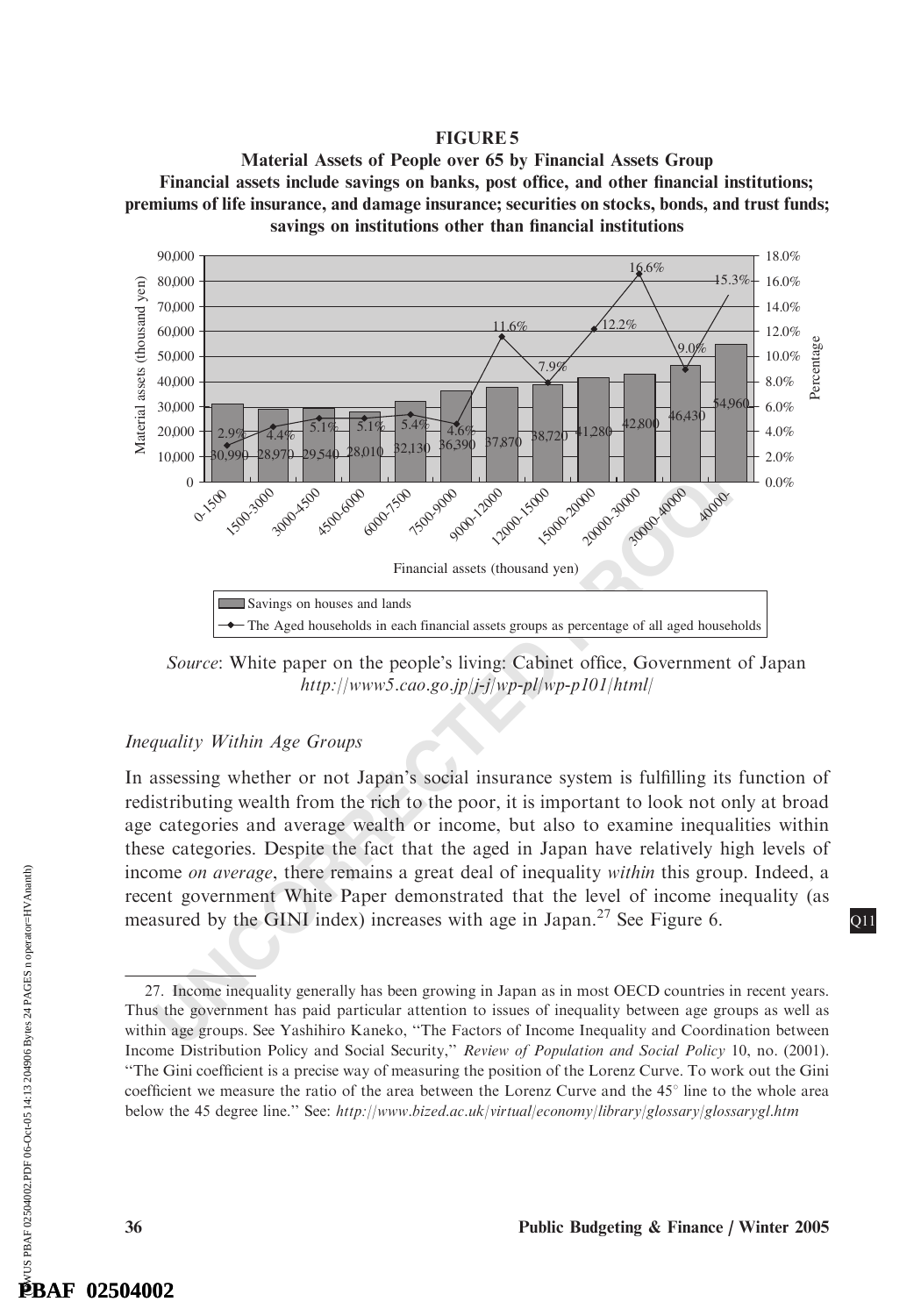

FIGURE 6 Gini Coefficient by Age Groups

Source: White paper on the people's living: Cabinet Office, Government of Japan http://www5.cao.go.jp/j-j/wp-pl/wp-pl01/html/13103300.html

In sum, despite Japan's emphasis on old age security spending in Japanese social welfare system there is still a higher degree of inequality among the higher age groups within the aged population. In short, while the age group as a whole is relatively well off, many Japanese aged are still quite poor. Why? One would expect the opposite for the group of people that constitutes the main beneficiaries of public social welfare spending. The answer appears to be found in the gendered structure of Japanese society and employment on the one hand, and the employment bias in the social insurance system on the other.

Age groups<br> *Age groups*<br> *Age groups*<br> *Http://www5.cao.go.jp/j-j/wp-pl/wp-pl01/html/13103300.html*<br> **Im,** despite Japan's emphasis on old age security spending in Japanese sociatem there is still a higher degree of inequ In traditional Japanese society, the family was seen as a unit with husband and wives performing different functions within the system. Classically, men earned the living and wives looked after their children in their younger years and the husband's parents in their later years. Women were neither expected not rewarded for being independent. The Japanese social security system (like the German) was based on this ''male breadwinner model'' which considered the family as a unit. This is because the shift in Japan's economy from agriculture to manufacturing led to widespread urbanization, and while elderly couple's children were moving to the cities to work, they were being left behind to fend for themselves in the country. Though still perhaps more ''traditional'' the Anglo-European societies today, Japanese society has evolved since then, and the question is, have their welfare systems evolved along with them? Mari Osawa points out that ''while these changes were being forced through, there was no attempt to hide evident hostility toward the concept of ''society as a whole supporting care,'' '' and yet, as the traditional caretakers were women who neither had a choice nor were compensated for their work.<sup>28</sup> **PERAF 02504002**<br>
PERAF 02504002<br>
PERAF 02504002

Chopel, Kuno, and Steinmo / Social Security, Taxation, and Redistribution in Japan 37

<sup>28.</sup> Mari Osawa, ''Dispensing with the ''Male Breadwinner'' Model for Social Policy,'' Social Science Japan no. 21.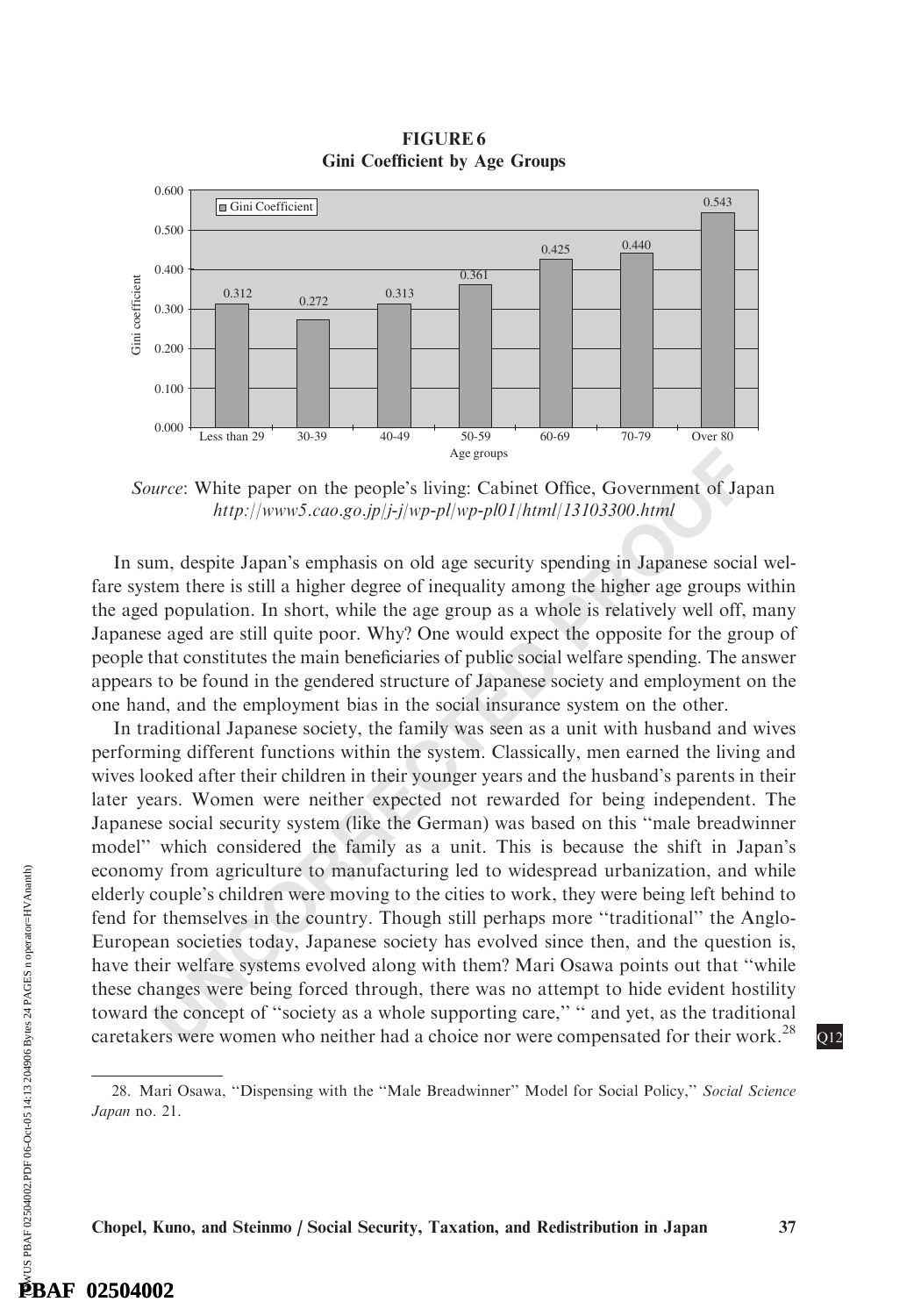Though special supports have been created for small farmers and small business holders (Category 1), the system offers only minimal support for those who have not paid in throughout their working careers—the largest category here is of course women—but also day laborers and rural workers also suffer in this case.

Mari Miura has described the Japanese system as, "Welfare Through Work."<sup>29</sup> She demonstrates quite persuasively that while the ''employment bias'' in the system may have worked very well under conditions of stable family structures, the system is far less well adapted to a more dynamic employment system and/or changing family relationships. The employment bias in the Japanese social welfare system (this is what In Japan, the percentage of households that were receiving living assistance stayed at around two percent through the 1970s and early 1980s. In the mid-1980s, however, the number of households that were on what is openly called welfare (not including old age benefits) went even lower. This is because the majority of these households receiving assistance were headed by an elderly or disabled person, and in the mid-1980s pension benefits reached their height.

r leaded by an edepty of usabled person, and in the inter-1980s person<br>ched their height.<br>Nowhere in the developed world are having to adjust to and prepare for reaction.<br>Nowhere in the developed world are having to adjust Nowhere in the developed world is the aging of society more pronounced than in Japan. Societies across the world are having to adjust to and prepare for the major demographic shift that is happening. Probably because change is politically painful, and because there are many differing ideas on how to deal with this shift, all the governments of these societies have been reluctant to change their social security and welfare systems to mirror the new and coming reality. Consequently, these two related problems—the aging of societies and the tilting of the welfare systems toward the aged (of all income classes) and away from the poor (of all age classes), are set for a head on collision. The contrast between the lives of the average Japanese production worker and the average pensioner becomes even more stark if we look at the financial lives of the truly (nonaged) poor compared to those of the pensioners and then add in the government's treatment of both groups of people.

In comparing groups of people who have been typically categorized as being at risk of poverty, it is illuminating to compare the redistributive impact of taxes and social spending in favor of the aged with those in favor of single mothers and their families. According to the Ministry of Health and Welfare the ''Redistribution Coefficient'' for the elderly is 172.7 percent, but only 27.4 percent for what they call ''Fatherless Households.'' Indeed, as Table 4 shows, the average per individual income after redistribution is JPY1.01 million for female-headed households, whereas it is more than twice that amount for elderly households at an average of JPY2.432 million. This is especially surprising when you consider that the per family income before redistribution is much higher for the single mothers. the elc<br>
holds.<br> **PPAF 02504002**<br> **PBAF 02504002**<br>
PPAF 02504002

The other group of people we can look to when comparing the aged non-poor with the truly poor are the homeless. This group constitutes the poorest of the poor, and their

<sup>29.</sup> Mari Miura, ''From Welfare through Work to Lean Work: The Politics of Labor Market Reform in Japan," Journal/Political Science Department (Berkeley: University of California, Berkeley, 2002).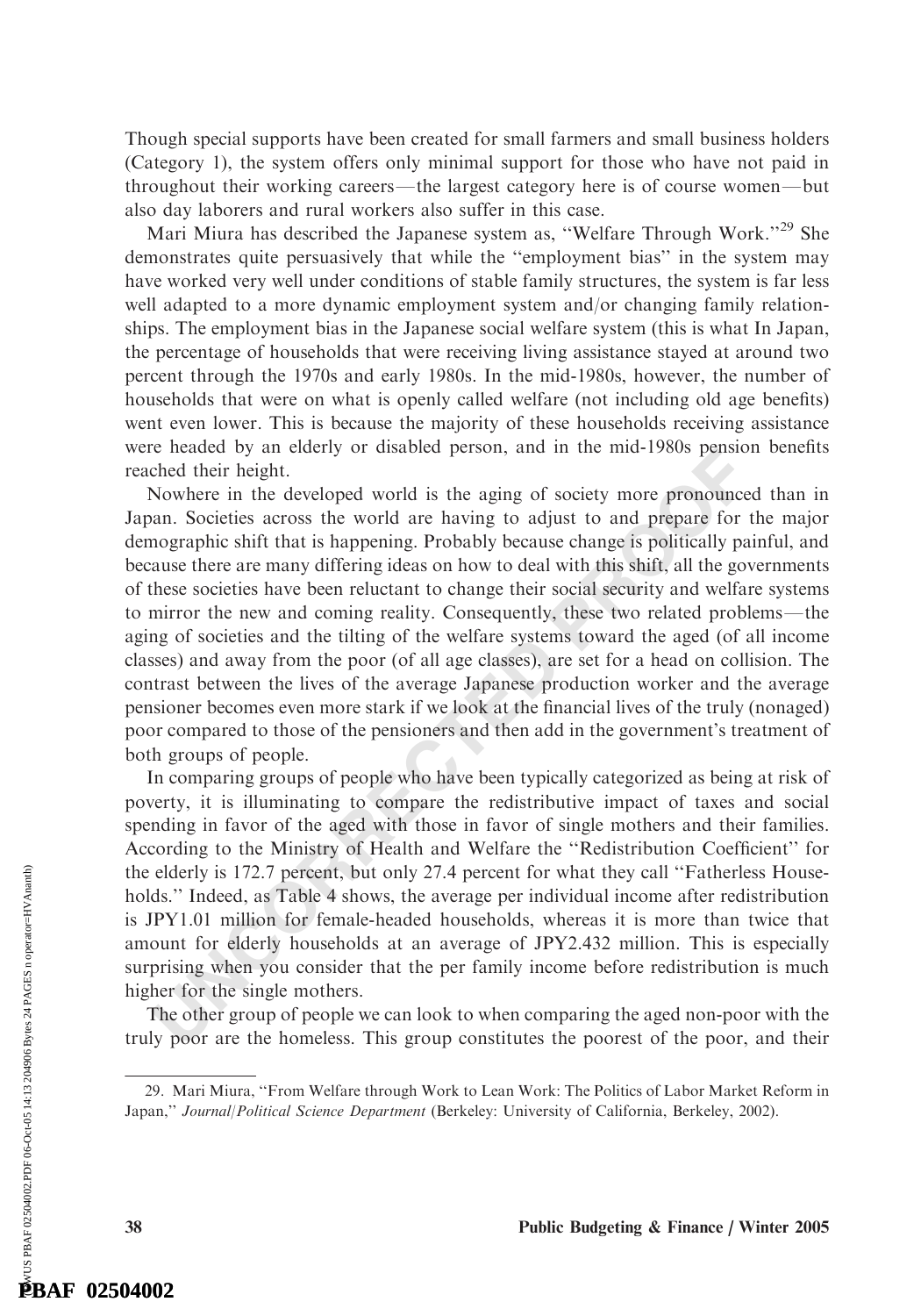|                                                                                                                                                                                                                                                                                                                                                                                                                                                                                                                                                                                                                                                                                              |                               |                                  | TABLE 4                                       |                                                        |                                                                                                                               |                                                      |
|----------------------------------------------------------------------------------------------------------------------------------------------------------------------------------------------------------------------------------------------------------------------------------------------------------------------------------------------------------------------------------------------------------------------------------------------------------------------------------------------------------------------------------------------------------------------------------------------------------------------------------------------------------------------------------------------|-------------------------------|----------------------------------|-----------------------------------------------|--------------------------------------------------------|-------------------------------------------------------------------------------------------------------------------------------|------------------------------------------------------|
|                                                                                                                                                                                                                                                                                                                                                                                                                                                                                                                                                                                                                                                                                              |                               |                                  | Income per Household                          | Income Redistribution by Type of Household (JPY10,000) | Income per Member of Household                                                                                                |                                                      |
|                                                                                                                                                                                                                                                                                                                                                                                                                                                                                                                                                                                                                                                                                              | Average Size of<br>Households | (JPY10,000)<br>Income<br>Initial | Redistribution<br>(JPY10,000)<br>Income after | coefficient (%)<br>Redistribution                      | (Unit: JPY 10,000)<br>Initial Income                                                                                          | $(3PY10,000)$ $(%$<br>Redistribution<br>Income after |
| S<br>Elderly-only household<br>Total                                                                                                                                                                                                                                                                                                                                                                                                                                                                                                                                                                                                                                                         | 3.04<br>1.59                  | 141.8<br>601.1                   | 618.0<br>386.7                                | 2.8<br>172.7                                           | 197.7<br>89.2                                                                                                                 | 203.3<br>243.2                                       |
| Other kinds of households<br>Fatherless households                                                                                                                                                                                                                                                                                                                                                                                                                                                                                                                                                                                                                                           | 3.32<br>2.77                  | 693.7<br>219.8                   | 279.9<br>666.8                                | $-3.9$<br>27.4                                         | 208.9<br>79.4                                                                                                                 | 200.8<br>$101.0$                                     |
| Notes: (a) Elderly-only households" mean households comprised of only men aged 65 or older and/or women aged 60 or older, or those comprised of them plus<br>Source: "Survey on the Redistribution of Income (Fiscal 1996)" by the Research Section, Policy Planning and Evaluation Division, Minister's Secretariat,<br>(b) The income per family member has been calculated by dividing the income per household by the average size of households.<br>death of their husbands and divorce plus their children (including adopted children) aged younger than 20 only<br>(c) Data based on the survey conducted in 1996.<br>Ministry of Health and Welfare.<br>persons aged younger than 1 |                               |                                  |                                               |                                                        | 8. "Fatherless households" mean households comprised of mothers aged 20–59 who do not have husbands for reasons including the |                                                      |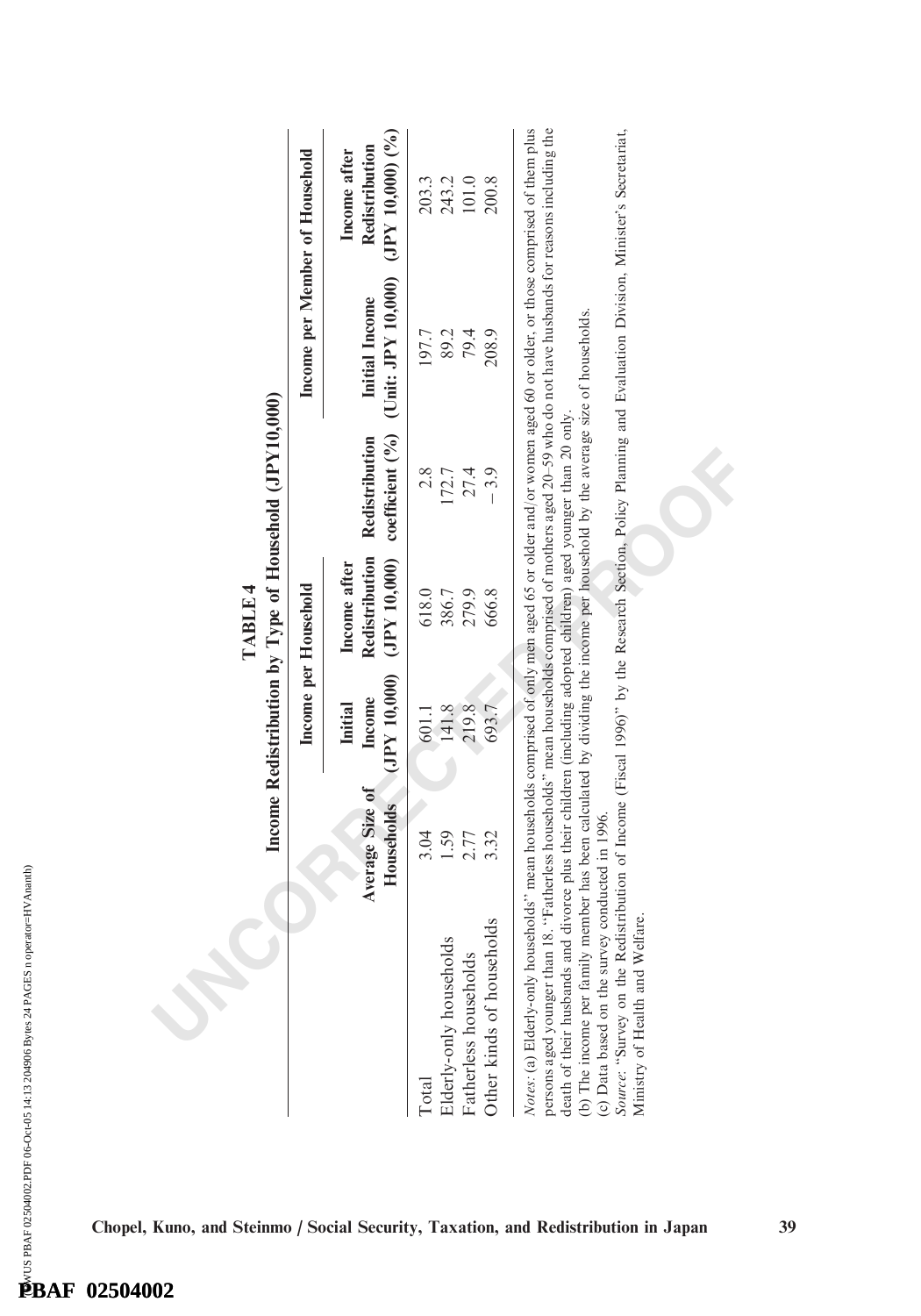numbers, at least  $20,451$  in 1999,<sup>30</sup> are a testament to the fact that Japan does indeed have a problem with poverty within its borders. This population is growing along with the aged population, and while both need attention, the elderly are getting it and the homeless are at the borders of society and receive remarkably little direct help from the Japanese state. This can be seen in the anti-homelessness budget of FY2001: JPY1,080 million, to be spent on a total of six homeless shelters nationwide. Four of these already exist, and the remaining two are to be built with this money; together all six will house 684 people. This means that less than 3 percent of the known homeless population will benefit from government assistance. It is questionable whether a direct connection can be made between the wealth transfer to the aged and the financial neglect of the homeless, but the fact is that all allocations of money to both groups come from the same government's budget, with the same limited revenue.

#### **CONCLUSION**

**CONCLUSION**<br> **CONCLUSION**<br> **CONCLUSION**<br> **CONCLUSION**<br> **CONCLUSION**<br> **CONCLUSION**<br> **UNERGONG TO THE CONSTANGE TO THE CONSTANGE TO THE CONSTANGE TO THE CONSTANGE TO THE CONSTANGENT OF THE CONSTANGENCIAL CONSTANG TO THE CON** Whereas only one or two generations ago the aged was one of the poorest demographic cohorts today they tend to be financially independent and remarkably well off. This transformation has been one of the major successes of the modern welfare state. In recent years, however, Social Security reform has become a major policy aim in a large number of advanced welfare states. The graying of populations in all advanced industrial democracies places enormous fiscal strains on these systems at precisely the moment that political and economic pressures have collided toward a reduction in taxes and social spending. The United States is only one of a set of countries that is in the process of evaluating the efficacy, adequacy, and fiscal solvency of their old age retirement systems. This paper explores the Japanese case, which like the United States has a relatively low tax burden and relatively niggardly welfare programs targeted specifically at the poor. We have shown that the system in Japan has evolved from a program designed to help the aged poor into a program that effectively redistributes massive amounts of income from the working population to the retired population—even when the retired population have high incomes and substantial assets.

The working population has children to raise, mortgages, taxes, insurance premiums and other liabilities to pay. In contrast, the aged population consumes less food, has low to no mortgage debt, and high levels of savings. On top of that they receive public pension benefits and tax deductions. The success of the system has carried it beyond its goal into a rigid cycle of circulating wealth from the young to the old, ignoring the politically difficult question as to whether these welfare benefit recipients are truly needy. At the same time, the Japanese social security system has become fiscally unsustainable. Framestry Art and ot<br>
and ot<br>
pension<br>
goal in<br>
goal in<br>
politic<br>
At the<br>
30.<br>
that the<br>
United<br>
years in<br>
United<br>
years in<br> **PDAF 02504002** 

<sup>30.</sup> The actual number of homeless people in Japan is a subject of active debate. Many observers believe that the official numbers grossly understate the problem. Certainly this problem is less severe than in the United States, but even the casual observer recognizes the extent to which this problem has grown in recent years in Japan. Tom Gill, "Homelessness: A Slowly Dawning Recognition," Social Sciences Japan, no. 21.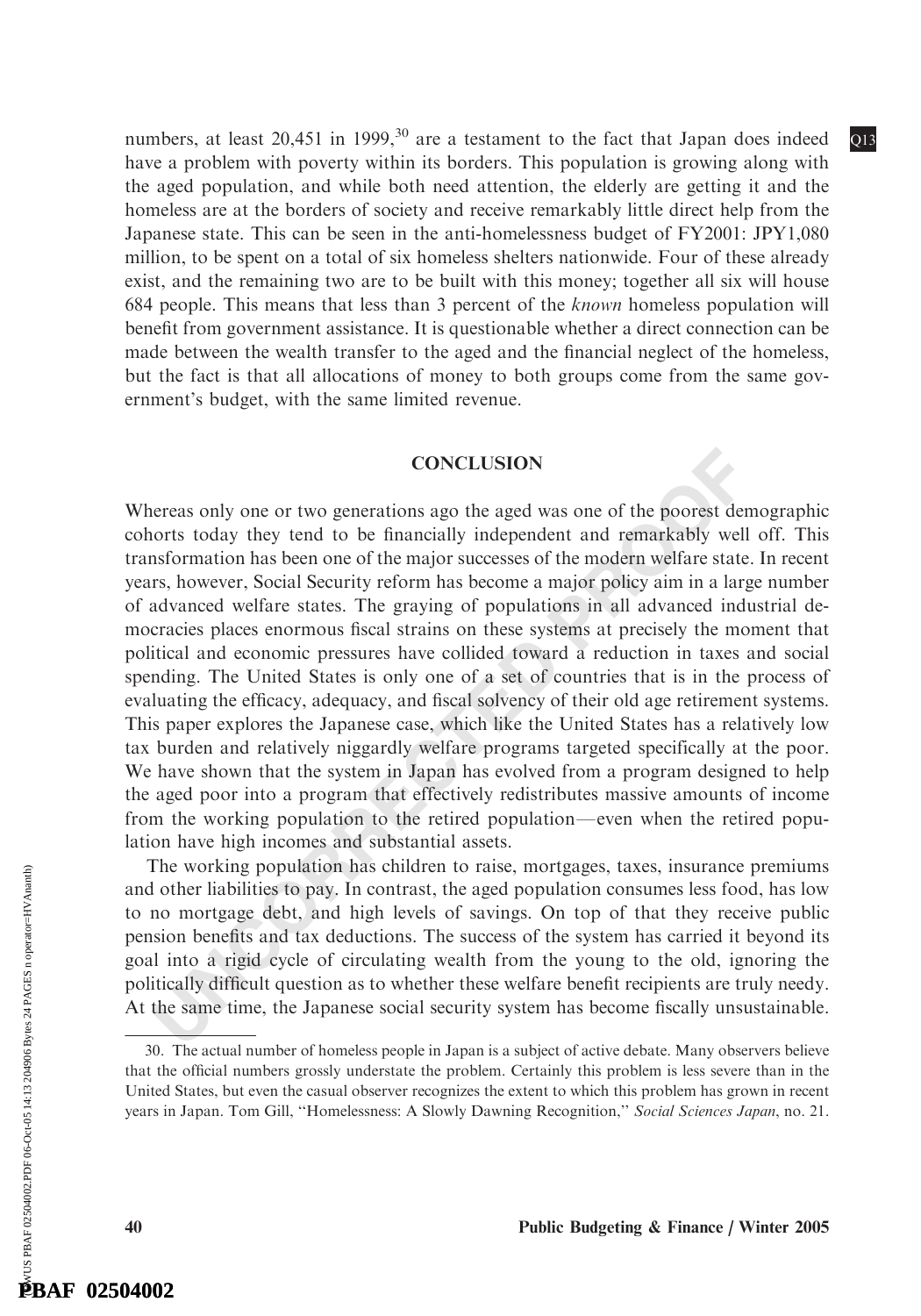This is shown by the fact that Japan's total social welfare expenditure is now almost equal to the total tax revenue.

It is also important to recognize that the Japanese government (again like the U.S.) has recently cut income taxes (especially for the wealthy) quite substantially in recent years. As a result, the budget deficit has soared to an internationally high level of 140 percent of the GDP.<sup>31</sup> The annual deficit is expected to be approximately 13 percent of GDP in 2005 alone. In this context is extraordinarily unlikely that new spending programs targeted at helping the genuinely poor (eg. single mothers, widows, and/or the homeless) will get serious political consideration.

Our point is not to undermine the basic principles of old age social security in Japan or elsewhere. Instead, we suggest that the current system has, unintentionally, developed into a system that is in serious need of re-examination. While the original intention of the public old age pension system in Japan as elsewhere was to ensure that the aged did not suffer their last years in poverty, the current system appears to have developed into a system that *contributes to inequality*. In sum, while this New Redistribution is clearly unintended, it none-the-less poses the serious risk of undermining the social and economic equality that has for so long been a hallmark of the post-war Japanese miracle.

Hen Task years in poverly, the Curtlent system appears to that *entributes to inequality*. In sum, while this New Redistribution is clearly that *tontributes to inequality*. In sum, while this New Redistribution is clear, A detailed examination of reform ideas for Japan is outside the scope of this paper. Certainly suggestions such as increasing the retirement age, lowering benefits, and increasing taxes must be taken seriously.<sup>32</sup> The problem with these proposals, of course, is that they may address the fiscal crisis, they may even exacerbate the problems of equity. Like most Social Security systems, the Japanese system is in fact an inter-generational transfer: It is a welfare program for the aged. We suggest that the system should be evaluated for the redistributive program that it in fact is and that such an evaluation would lead to somewhat different policy conclusions. First and most obviously, the tax advantages offered to the aged should be removed.<sup>33</sup> Secondly, we are in agreement with the proposals made by a number of economists as well as the employer confederation, Keidanren, that consumption taxes should be dramatically increased and these funds should be used to shore up the social welfare system more generally. As we have pointed out above the current system has been build on the ''male breadwinner model,'' which encourages women to leave the labor market and become unpaid care givers. As a result women's contribution to the economy (both in terms of work and the taxes they would

<sup>31.</sup> James Savage, ''A Decade of Deficits and Debt: Japanese Fiscal Policy and the Rise and Fall of the Fiscal Structural Reform Act of 1997,'' Journal of Public Budgeting and Finance no. (Spring 2000).

<sup>32.</sup> The very low rates of immigration into Japan have certainly made the problem of aging more severe than it is in most other advanced countries. Some policy experts suggest that a *partial* solution to the fiscal crisis would be to dramatically increase immigration into this country. Ironically, it is older people (who have the most to gain from such a policy) who are often seen as the most intransigent opponents to this idea. Women's c<br>
Paper of the paper of the paper of the paper of the paper of the paper of the paper of the paper of the paper of the paper of the paper of the paper of the paper of the paper of the paper of the paper of the pap

<sup>33.</sup> Sweden, for example, treats all income—from whatever source, including pensions—as income and thereby eliminates the tax advantages enjoyed by the retired population in most other countries. See Joakim Palme, "The "Great" Swedish Pension Reform," 2003, June 20, 2003 (Swedish Institute, 2003).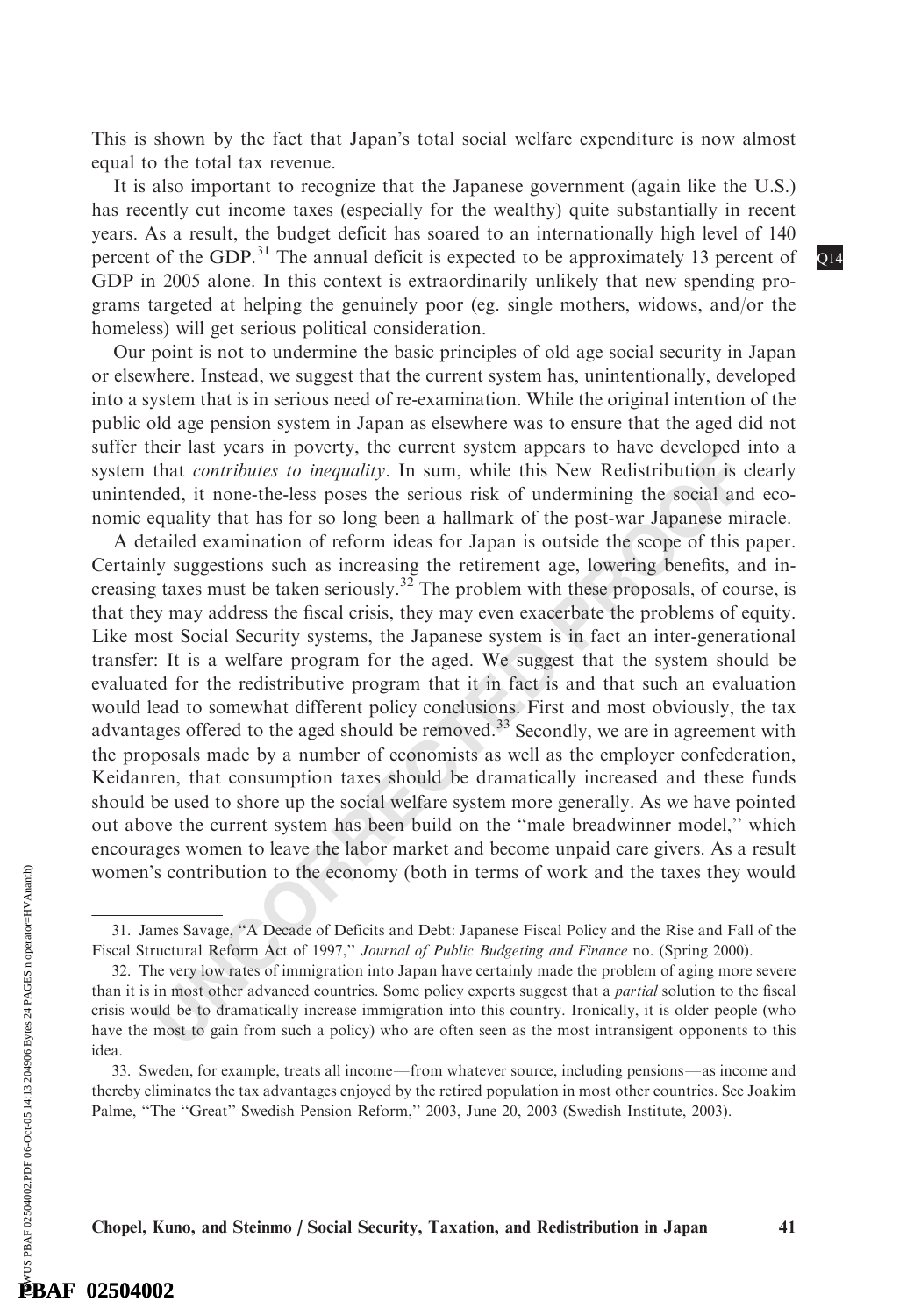pay) is under-appreciated *and* they fall outside the welfare system which nominally at least is supposed to aid the poor.

### APPENDIX

The Japanese public pension system is very complex. Underlying the system is the NBP, which is essentially a guaranteed pension paid to all retired workers financed partly out of contributions and partly out of direct subsidies from general tax revenues. On top of the NBP are what are known as the second tier plans which are a variety of different categories of defined benefit plans that include different categories of workers.<sup>34</sup> Each different category has separate funds in reserve, but are also PAYG systems. The average worker participating in the system is expected to contribute for about 40 years and retire at around 65 years of age, but there are of course many variations on this theme, and benefits are not directly determined by contributions. Employers make some or all of the premium payments on the second level part of the public pension. Various private or corporate options make up a third tier, to which not all the categories of people have access. The NBP operates as a pay-as-you-go system, which some people opt out of and many others are distrustful of. (See below for diagram detailing the system.)

around to years or age, but there are or course many variations on this true<br>effits are not directly determined by contributions. Employers make some on<br>mium payments on the second level part of the public pension. Variou As in most OECD countries citizens generally feel ''entitled'' to retirement benefits. But these benefits are only vaguely linked to lifetime contributions to the system. For instance, in Japan, the NBP benefit is calculated using a formula that includes variables A, the number of premium paid months, B, the number of half-premium paid months, and C, the number of premium-exempted months. So, while there is some connection between the amount of contributions and the size of the benefits, it is not direct. Theoretically, in fact, someone could still receive a pension even if every single month of his or her working life was a premium-exempted month and they never paid anything into the system. The equation is as follows:

[1] Yearly pension Benefit = JPY797,000 
$$
\times \frac{(A) + 2/3(B) + 1/3(C)}{\text{Number of insurable months}}
$$

All Japanese citizens over the age of 20 are obligated to join the NBP. The standard premium for this pension is JPY13,300 monthly. In order to receive benefits upon retirement, the worker must pay in for between 25 and 40 years. Currently, a retired person may begin to receive a reduced pension at the age of 60 years, or the normal benefit starting at age 65, and if they wait to begin collecting until they are between the ages of 66 and 70 years, then they will receive an increased payment. The qualification age for receiving the benefit is in the process of being increased, so that by the year 2025 only For a property of the property of the property of the may be start in the may be start in the may be start in the may be start in the may be start in the may be start in the may be start in the may consider  $\frac{1}{2}$  and

<sup>34.</sup> For a more detailed description of the various pension systems and options, see the government publication, Pension Bureau Ministry of Health Labor and Welfare, ''Basic Concept of the Pension System,'' (Tokyo: Ministry of Health and Welfare, 2005) see also Jinno, no.; Yoko Kimura, ''On Pension Reform,'' Social Sciences Japan, no. 21.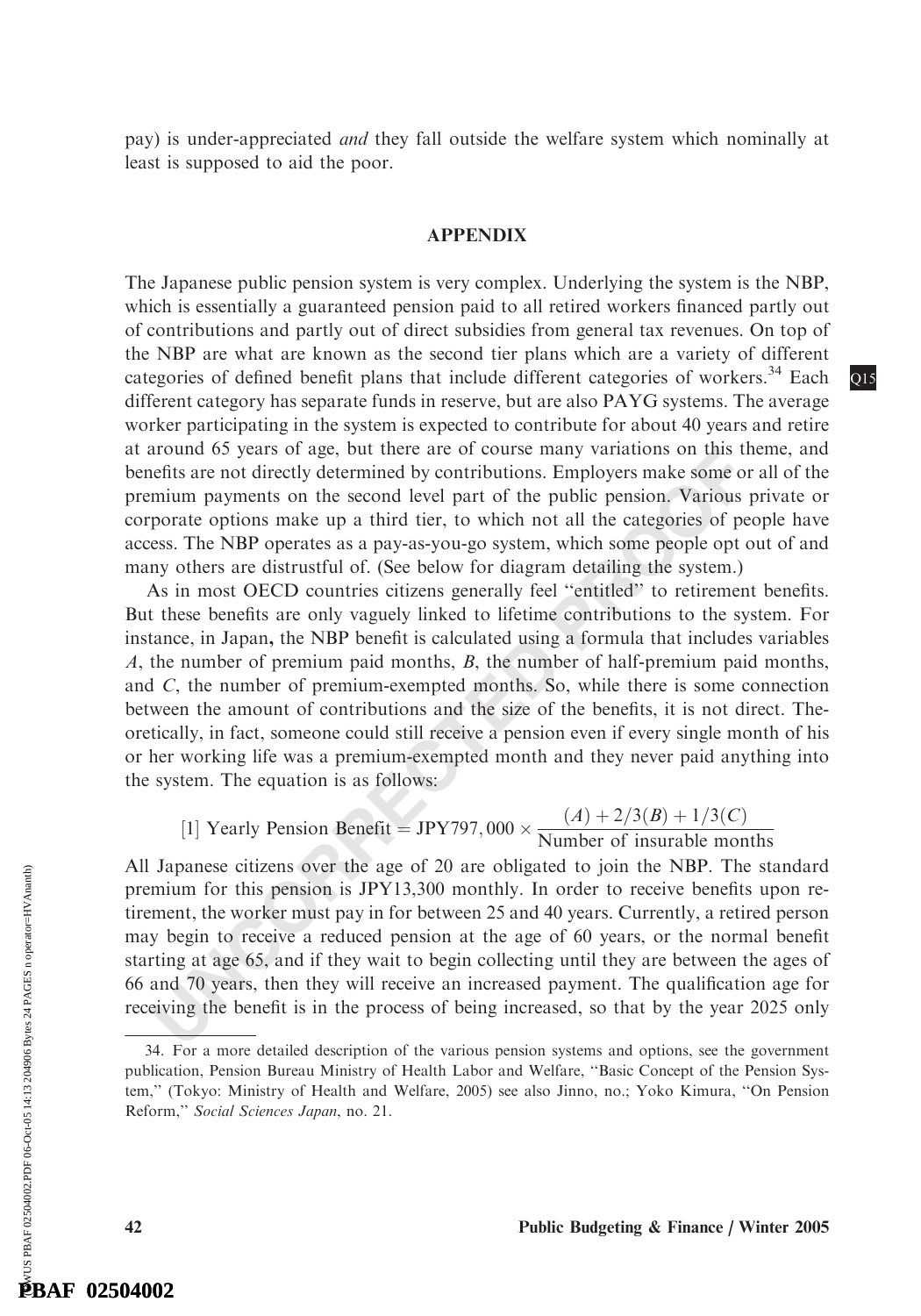people aged 65 and over will be eligible to receive the pension benefits. Approximately 15 million individuals (mostly housewives, farmers and the self-employed) are exempt from paying benefits due to their low incomes. The average citizen, however, does make lifetime contributions, and collects the total amount of contributions paid over 40 years in about eight years of being retired.

Self-employed workers and spouses of publicly and privately employed workers are not required to join any other pension beyond the National Basic Pension. Self-employed workers do, however, have the option to join a private pension fund. The thinking behind this is that the self-employed usually have access to various assets, such as shops and farm land, which they can liquidize when the need arises. Private sector workers in category two, however, are expected to join the National Pension as well as the Employees' Pension Insurance, and may choose to join private plans such as the employees' pension fund and the qualified retirement pension. Public sector employees must join not only the NBPension but also mutual aid associations, or mutual pension plans.<sup>35</sup>

**EXECTIVE TO THE SET ASSOCIATES** where a associations, or initial peasible plats.<br> **UNCORRECTED TO THE SET ASSOCIATES** and a solution of the maximum of a has retired at the age of 65. His yearly benefit would then amount t To illustrate how this system has worked, let us take the example of a retired category two employee who has paid the full contribution every month for the maximum of forty years, and has retired at the age of 65. His yearly benefit would then amount to 797,000 times  $[(A = 12 \text{ months times } 40 \text{ years } = 480)+(B = 0)+(C = 0)]$  divided by (12 months times 40 years) or JPY797,000 per year. The total amount of paid premiums or contributions, over 40 years, amounts to JPY13,300 times 480 months, or JPY6,384,000. By receiving JPY797,000 yearly, he will recover the total of his monthly contributions in just over eight years of receiving the pension benefit, because  $6,384,000/797,000 = 8.01$ . Therefore, by four days after his 73rd birthday he will have recovered the total amount of money that he had paid over 40 years. This does not include any premiums or benefits from the other pension plan that he is required to join (the employees' pension or mutual aid associations).

<sup>35.</sup> Pension Bureau (Japanese Government), ''Framework for the 80-Year Life Span Age,'' 2003, June 23, 2003, (Tokyo: Ministry of Health, Labour and Welfare, no date).